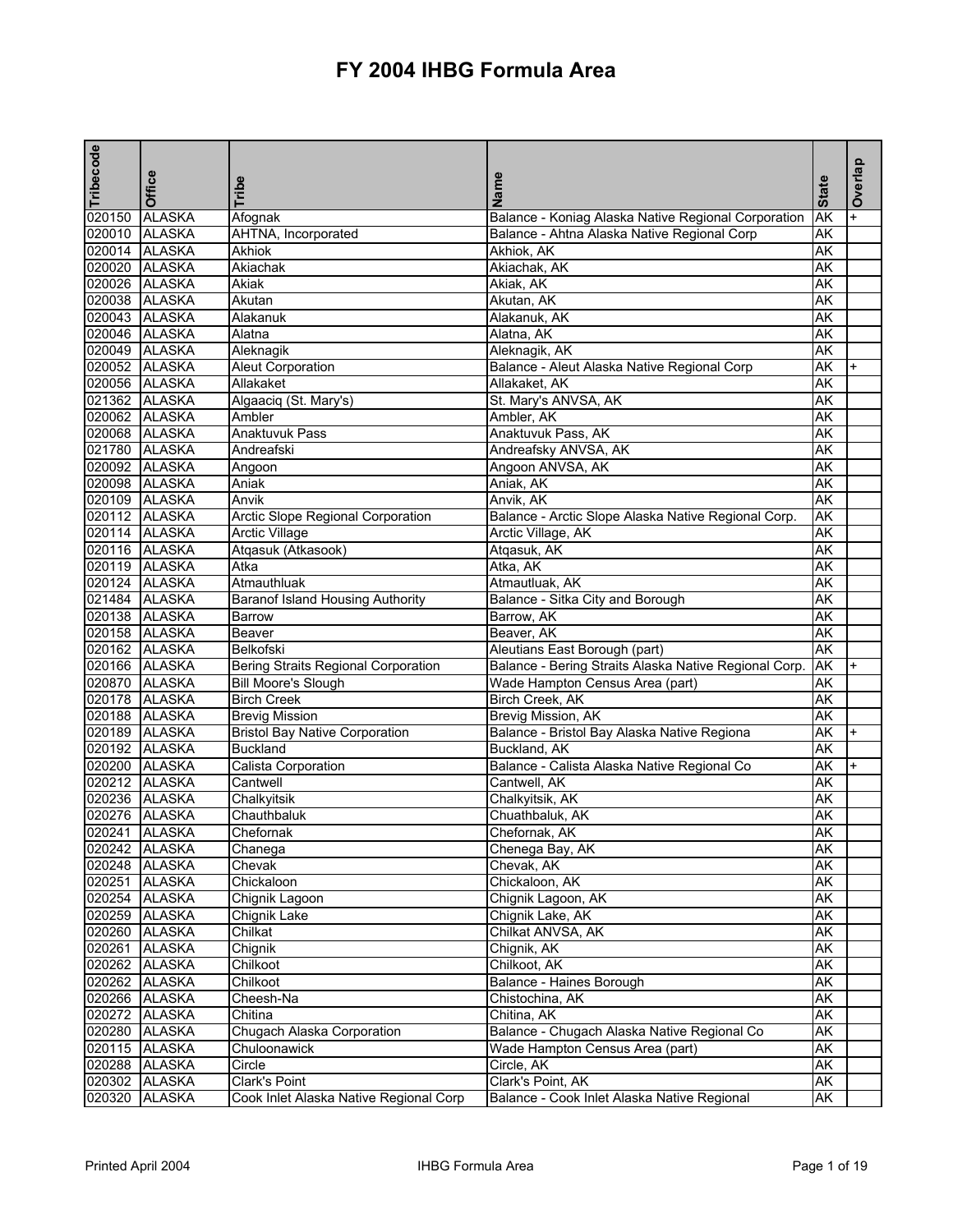| Tribecode     | Office        |                            | Name                                                |              | Overlap |
|---------------|---------------|----------------------------|-----------------------------------------------------|--------------|---------|
|               |               | Tribe                      |                                                     | <b>State</b> |         |
| 020338        | <b>ALASKA</b> | Council                    | Nome Census Area (part)                             | AK           |         |
|               | 020344 ALASKA | Craig                      | Craig ANVSA, AK                                     | AK           |         |
|               | 020350 ALASKA | <b>Crooked Creek</b>       | Crooked Creek, AK                                   | AK           |         |
|               | 020374 ALASKA | Curyung (Dillingham)       | Dillingham, AK                                      | AK           |         |
|               | 020362 ALASKA | Deering                    | Deering, AK                                         | AK           |         |
|               | 020392 ALASKA | Dot Lake                   | Dot Lake, AK                                        | AK           |         |
|               | 020396 ALASKA | Douglas                    | Douglas City                                        | AK           |         |
|               | 020398 ALASKA | Doyon, Ltd.                | Balance - Doyon Alaska Native Regional Corp         | AK           |         |
|               | 020402 ALASKA | Eagle                      | Eagle, AK                                           | AK           |         |
|               | 020422 ALASKA | Eek                        | Eek, AK                                             | AK           |         |
|               | 020428 ALASKA | Egegik                     | Egegik, AK                                          | AK           |         |
|               | 020440 ALASKA | Eklutna                    | Eklutna, AK                                         | AK           |         |
|               | 020444 ALASKA | Ekuk                       | Dillingham Census Area (part)                       | AK           |         |
|               | 020452 ALASKA | Ekwok                      | Ekwok, AK                                           | AK           |         |
| 020464 ALASKA |               | Elim                       | Balance - Nome Census Area                          | AK           |         |
|               | 020477 ALASKA | Emmonak                    | Emmonak, AK                                         | AK           |         |
|               | 020492 ALASKA | Evansville (Bettles Field) | Evansville, AK                                      | AK           |         |
|               | 020494 ALASKA | Eyak                       | City of Cordova                                     | AK           |         |
|               | 020494 ALASKA | Eyak                       | Eyak ANVSA, AK                                      | AK           |         |
| 020505 ALASKA |               | <b>False Pass</b>          | False Pass, AK                                      | AK           |         |
|               | 020524 ALASKA | Ohogamiut                  | Wade Hampton Census Area (part)                     | AK           |         |
|               | 020536 ALASKA | Fort Yukon                 | Fort Yukon, AK                                      | AK           |         |
|               | 020552 ALASKA | Gakona                     | Gakona ANVSA, AK                                    | AK           |         |
| 020558 ALASKA |               | Galena                     | Galena, AK                                          | AK           |         |
| 020566 ALASKA |               | Gambell                    | Gambell, AK                                         | AK           |         |
|               | 020078 ALASKA | Georgetown                 | Georgetown, AK                                      | AK           |         |
|               | 020589 ALASKA | Golovin (Chinik)           | Golovin, AK                                         | AK           |         |
|               | 020595 ALASKA | Goodnews Bay               | Goodnews Bay, AK                                    | AK           |         |
|               | 020606 ALASKA | Grayling                   | Grayling, AK                                        | AK           |         |
|               | 020614 ALASKA | Gulkana                    | Gulkana, AK                                         | AK           |         |
|               | 020348 ALASKA | Hamilton                   | Wade Hampton Census Area (part)                     | AK           |         |
|               | 020636 ALASKA | <b>Healy Lake</b>          | Healy Lake, AK                                      | AK           |         |
|               | 020648 ALASKA | <b>Holy Cross</b>          | Holy Cross, AK                                      | AK           |         |
| 020662 ALASKA |               | Hoonah                     | Hoonah, AK                                          | AK           |         |
|               | 020668 ALASKA | Hooper Bay                 | Hooper Bay, AK                                      | AK           |         |
|               | 020686 ALASKA | Hughes                     | Hughes, AK                                          | AK           |         |
|               | 020692 ALASKA | <b>Huslia</b>              | Huslia, AK                                          | AK           |         |
|               | 020698 ALASKA | Hydaburg                   | Hydaburg, AK                                        | AK           |         |
|               | 020710 ALASKA | Igiugig                    | Igiugig, AK                                         | AK           |         |
|               | 020716 ALASKA | Iliamna                    | Iliamna, AK                                         | AK           |         |
|               | 020380 ALASKA | Inalik (Diomede)           | Inalik, AK                                          | AK           |         |
|               | 020720 ALASKA | Ivanof Bay                 | Ivanof Bay, AK                                      | AK           |         |
|               | 020738 ALASKA | Kaguyak                    | Balance - Koniag Alaska Native Regional Corporation | AK           | $+$     |
|               | 020746 ALASKA | Kake                       | Kake ANVSA, AK                                      | AK           |         |
|               | 020756 ALASKA | Kaktovik                   | Kaktovik, AK                                        | AΚ           |         |
|               | 020769 ALASKA | Kanatak                    | Kanatak, AK                                         | AΚ           |         |
|               | 021678 ALASKA | Kalskag                    | Kalskag, AK                                         | AK           |         |
|               | 020770 ALASKA | Kaltag                     | Kaltag, AK                                          | AK           |         |
|               | 020776 ALASKA | Karluk                     | Karluk, AK                                          | AΚ           |         |
|               | 020780 ALASKA | Kassan                     | Kasaan ANVSA, AK                                    | AK           |         |
|               | 020784 ALASKA | Kasigluk                   | Kasigluk, AK                                        | AK           |         |
|               | 020796 ALASKA | Kenaitze                   | Kenaitze, AK                                        | AK           |         |
|               | 020800 ALASKA | Ketchikan                  | Balance - Ketchikan Gateway Borough                 | AK           |         |
| 020806        | <b>ALASKA</b> | Kiana                      | Kiana, AK                                           | AK           |         |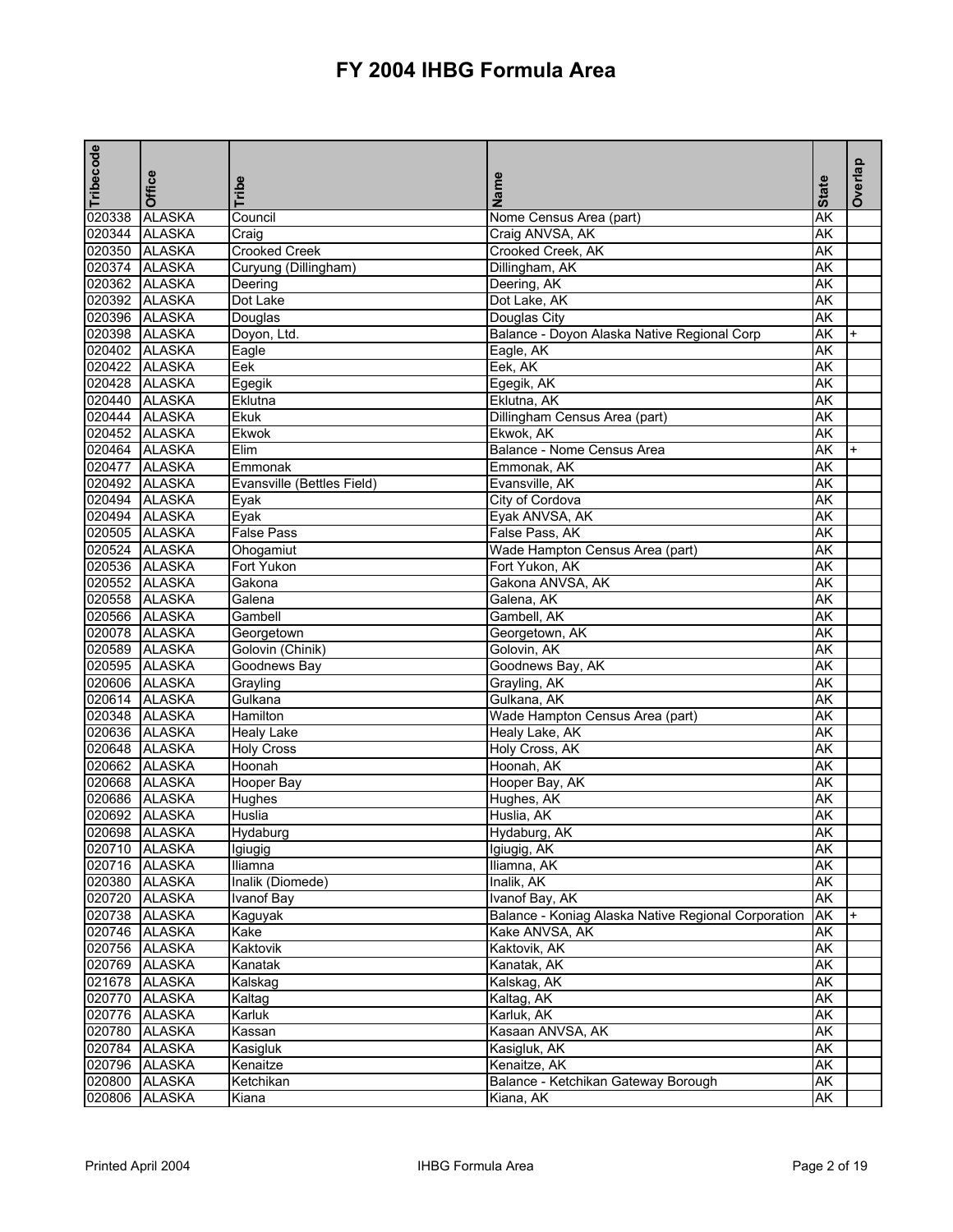| Tribecode | Office        | Tribe                             | Name                                            | <b>State</b> | Overlap   |
|-----------|---------------|-----------------------------------|-------------------------------------------------|--------------|-----------|
|           | 020812 ALASKA | <b>King Cove</b>                  | King Cove, AK                                   | AK           |           |
|           | 020814 ALASKA | King Island                       | Balance - Nome Census Area                      | AK           | $+$       |
|           | 020817 ALASKA | King Salmon                       | Balance - Bristol Bay Alaska Native Regional    | AK           | $\ddot{}$ |
|           | 020824 ALASKA | Kipnuk                            | Kipnuk, AK                                      | AK           |           |
|           | 020830 ALASKA | Kivalina                          | Kivalina, AK                                    | AK           |           |
|           | 020836 ALASKA | Klawock                           | Klawock ANVSA, AK                               | AΚ           |           |
|           | 020322 ALASKA | Kluti Kaah (Copper Center)        | Copper Center, AK                               | AK           |           |
|           | 029170 ALASKA | Knik                              | Knik ANVSA, AK                                  | AK           |           |
|           | 020845 ALASKA | Kobuk                             | Kobuk, AK                                       | AK           |           |
|           | 020854 ALASKA | Kokhanok                          | Kokhanok, AK                                    | AK           |           |
|           | 020860 ALASKA | Koliganek                         | New Koliganek, AK                               | AK           |           |
|           | 020864 ALASKA | Kongiganak                        | Kongiganak, AK                                  | AK           |           |
|           | 020868 ALASKA | Koniag, Incorporated              | Balance - Koniag Alaska Native Regional Cor     | AΚ           |           |
|           | 020872 ALASKA | Kotlik                            | Kotlik, AK                                      | AK           |           |
|           | 020878 ALASKA | Kotzebue                          | Kotzebue, AK                                    | AK           |           |
|           | 020884 ALASKA | Koyuk                             | Koyuk, AK                                       | AK           |           |
|           | 020889 ALASKA | Koyukuk                           | Koyukuk, AK                                     | ΑK           |           |
|           | 020894 ALASKA | Kwethluk                          | Kwethluk, AK                                    | AK           |           |
|           | 020900 ALASKA | Kwigillingok                      | Kwigillingok, AK                                | AK           |           |
|           | 020902 ALASKA | Kwinhagak (Quinhagak)             | Kwinhagak, AK                                   | AK           |           |
|           | 020908 ALASKA | Larsen Bay                        | Larsen Bay, AK                                  | AK           |           |
|           | 020932 ALASKA | Levelock                          | Levelock, AK                                    | AΚ           |           |
|           | 020938 ALASKA | Lime Village                      | Bethel Census Area (part)                       | AK           |           |
|           | 020950 ALASKA | Lower.Kalskag                     | Lower Kalskag, AK                               | AΚ           |           |
|           | 020962 ALASKA | McGrath                           | McGrath, AK                                     | AK           |           |
|           | 020966 ALASKA | Manley Hot Springs                | Manley Hot Springs, AK                          | AK           |           |
|           | 020974 ALASKA | Manokotak                         | Manokotak, AK                                   | AK           |           |
|           | 020979 ALASKA | Marshall                          | Marshall, AK                                    | AK           |           |
|           | 020990 ALASKA | Mekoryuk                          | Mekoryuk, AK                                    | AK           |           |
|           | 021004 ALASKA | Mentasta                          | Mentasta Lake, AK                               | AK           |           |
|           | 021010 ALASKA | Annette Island (Metlakakla)       | Annette Island Reserve, AK                      | AΚ           |           |
|           | 021016 ALASKA | Minto                             | Minto, AK                                       | AK           |           |
|           | 021040 ALASKA | Mountain Village (Asa'Carsarmiut) | Mountain Village, AK                            | AK           |           |
|           | 021062 ALASKA | Naknek                            | Naknek, AK                                      | AK           |           |
|           | 021064 ALASKA | <b>NANA Corporation</b>           | Balance - NANA Alaska Native Regional Corpo     | AK           |           |
|           | 020482 ALASKA | Nanwelek (English Bay)            | Nanwalek, AK                                    | AK           |           |
|           | 021066 ALASKA | Napaimute                         | Bethel Census Area (part)                       | AK           |           |
|           | 021069 ALASKA | Napaskiak                         | Napaskiak, AK                                   | AK           |           |
|           | 021075 ALASKA | Napakiak                          | Napakiak, AK                                    | AK           |           |
|           | 021080 ALASKA | Nelson Lagoon                     | Nelson Lagoon, AK                               | AK           |           |
|           | 021088 ALASKA | Nenana                            | Nenana, AK                                      | AK           |           |
|           | 021094 ALASKA | Newhalen                          | Newhalen, AK                                    | AΚ           |           |
|           | 021099 ALASKA | New Stuyahok                      | New Stuyahok, AK                                | AK           |           |
|           | 021106 ALASKA | Newtok                            | Newtok, AK                                      | AΚ           |           |
|           | 021111 ALASKA | Nightmute                         | Nightmute, AK                                   | AΚ           |           |
|           | 021116 ALASKA | Nikolai                           | Nikolai, AK                                     | AΚ           |           |
|           | 021124 ALASKA | Nikolski                          | Nikolski, AK                                    | AK           |           |
|           | 021130 ALASKA | Ninilchik                         | Ninilchik, AK                                   | AK           |           |
|           | 021136 ALASKA | Noatak                            | Noatak, AK                                      | AΚ           |           |
|           | 021142 ALASKA | Nome                              | Balance - Nome Census Area                      | AK           |           |
|           | 021147 ALASKA | Nondalton                         | Nondalton, AK                                   | AΚ           |           |
|           | 021154 ALASKA | Noorvik                           | Noorvik, AK                                     | AK           |           |
|           | 021170 ALASKA | Northway                          | Northway, AK                                    | AK           |           |
|           | 021170 ALASKA | Northway                          | see Balance - Doyon Alaska Native Regional Corp |              | +         |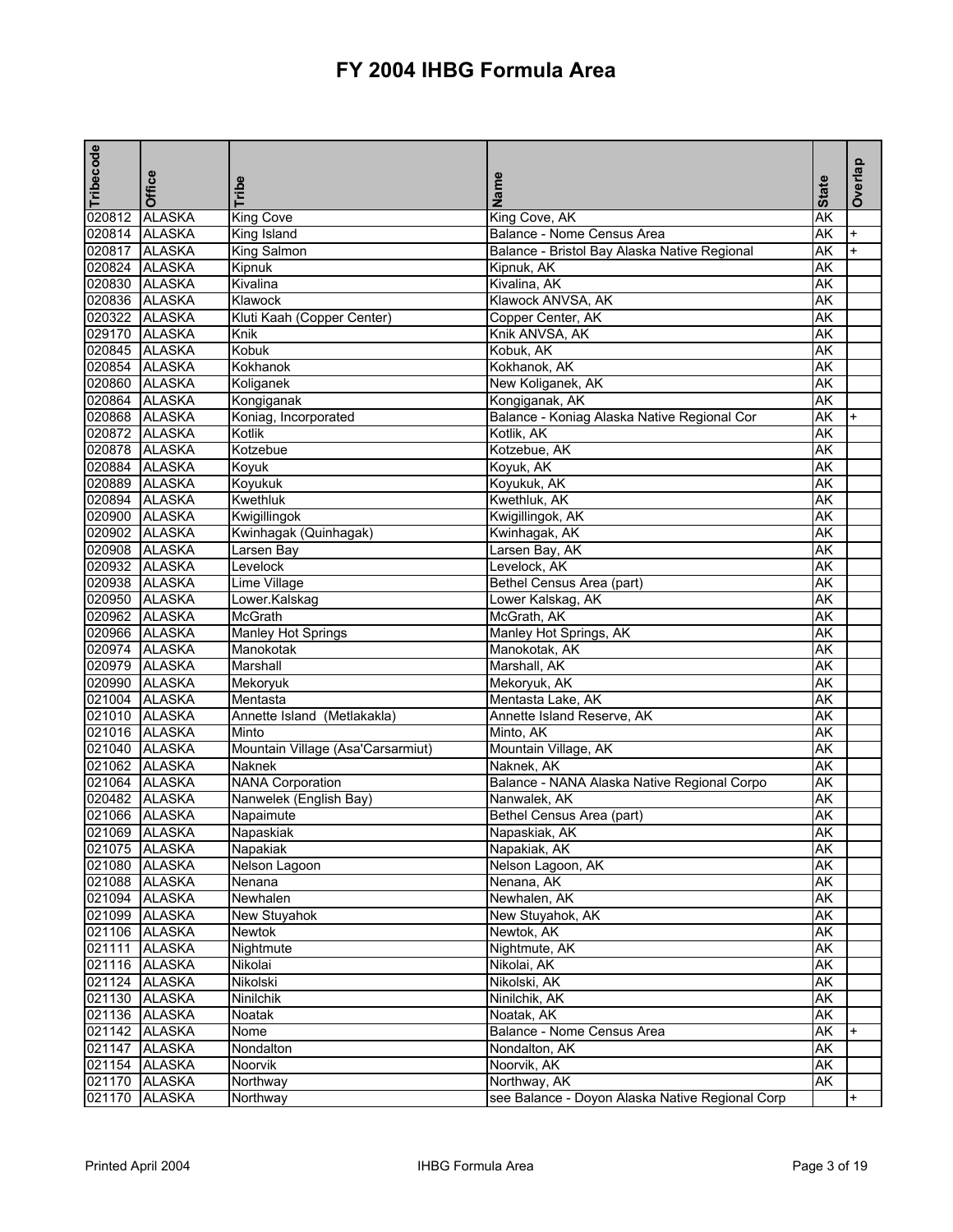| Tribecode     |               |                               |                                                     |              | Overlap   |
|---------------|---------------|-------------------------------|-----------------------------------------------------|--------------|-----------|
|               | Office        | Tribe                         | Name                                                | <b>State</b> |           |
| 021174        | <b>ALASKA</b> |                               |                                                     | <b>AK</b>    |           |
| 021176 ALASKA |               | Nuiqsut<br>Nulato             | Nuiqsut, AK<br>Nulato, AK                           | AK           |           |
|               | 021179 ALASKA | Nunapitchuk                   | Nunapitchuk, AK                                     | AK           |           |
|               | 021184 ALASKA | Old Harbor                    | Old Harbor, AK                                      | AK           |           |
|               | 021186 ALASKA | Orutsararmuit (Bethel)        | Bethel, AK                                          | AK           |           |
| 021188 ALASKA |               | Oscarville                    | Oscarville, AK                                      | AK           |           |
| 021196 ALASKA |               | Ouzinkie                      | Ouzinkie, AK                                        | AK           |           |
|               | 021198 ALASKA | Paimiut                       | Wade Hampton Census Area (part)                     | AK           |           |
| 021205 ALASKA |               | <b>Pauloff Harbor Village</b> | Balance - Aleut Alaska Native Regional Corporation  | ΑK           | $+$       |
| 021212 ALASKA |               | Pedro Bay                     | Pedro Bay, AK                                       | AK           |           |
| 021236 ALASKA |               | Perryville                    | Perryville, AK                                      | AK           |           |
| 021244 ALASKA |               | Petersburg                    | Petersburg Census Area                              | AK           |           |
|               | 021256 ALASKA | <b>Pilot Point</b>            | Pilot Point ANVSA, AK                               | AK           |           |
|               | 021262 ALASKA | <b>Pilot Station</b>          | Pilot Station, AK                                   | AK           |           |
| 021266 ALASKA |               | Pitka's Point                 | Pitkas Point, AK                                    | AK           |           |
| 021274 ALASKA |               | Platinum                      | Platinum, AK                                        | AK           |           |
|               | 021279 ALASKA | Point Hope                    | Point Hope, AK                                      | <b>AK</b>    |           |
| 021280 ALASKA |               | Point Lay                     | Point Lay, AK                                       | AK           |           |
| 021298 ALASKA |               | Port Graham                   | Port Graham, AK                                     | AK           |           |
| 021304 ALASKA |               | Port Heiden                   | Port Heiden, AK                                     | AK           |           |
|               | 021316 ALASKA | Port Lions                    | Port Lions, AK                                      | AK           |           |
|               | 021334 ALASKA | Rampart                       | Rampart, AK                                         | AK           |           |
|               | 021338 ALASKA | <b>Red Devil</b>              | Red Devil, AK                                       | AK           |           |
| 020060 ALASKA |               | <b>Portage Creek</b>          | Portage Creek, AK                                   | AK           |           |
| 021346 ALASKA |               | Ruby                          | Ruby, AK                                            | AK           |           |
| 021352 ALASKA |               | Russian Mission               | Russian Mission, AK                                 | <b>AK</b>    |           |
| 021359 ALASKA |               | Saint George                  | St. George, AK                                      | AK           |           |
| 021370 ALASKA |               | Saint Michael                 | St. Michael, AK                                     | AK           |           |
| 021374 ALASKA |               | Saint Paul                    | St. Paul ANVSA, AK                                  | AK           |           |
|               | 021375 ALASKA | Salamatoff                    | Salamatof, AK                                       | AK           |           |
|               | 021392 ALASKA | Qagan Tayagungin (Sand Point) | Sand Point, AK                                      | AK           |           |
|               | 021400 ALASKA | Savoonga                      | Savoonga, AK                                        | AK           |           |
| 021406 ALASKA |               | Saxman                        | Saxman, AK                                          | AK           |           |
| 021412 ALASKA |               | Scammon Bay                   | Scammon Bay, AK                                     | AK           |           |
|               | 021424 ALASKA | Selawik                       | Selawik, AK                                         | AK           |           |
| 021428 ALASKA |               | Seldovia                      | Seldovia, AK                                        | AK           |           |
|               | 021440 ALASKA | Shageluk                      | Shageluk, AK                                        | AK           |           |
|               | 021448 ALASKA | Shaktoolik                    | Shaktoolik, AK                                      | AK           |           |
|               | 021454 ALASKA | Sheldon's Point               | Nunam Iqua, AK                                      | AK           |           |
|               | 021467 ALASKA | Shishmaref                    | Shishmaref, AK                                      | <b>AK</b>    |           |
|               | 021468 ALASKA | Shoonaq' Tribe of Kodiak      | Balance - Koniag Alaska Native Regional Corporation | AK           | $\ddot{}$ |
|               | 021476 ALASKA | Shungnak                      | Shungnak, AK                                        | AK           |           |
|               | 021488 ALASKA | Skagway                       | Balance - Skagway-Hoonah-Angoon Census Area         | AK           |           |
|               | 021496 ALASKA | Sleetmute                     | Sleetmute, AK                                       | ΑK           |           |
|               | 021502 ALASKA | Solomon                       | Solomon, AK                                         | AΚ           |           |
|               | 021513 ALASKA | South Naknek                  | South Naknek, AK                                    | AK           |           |
|               | 021532 ALASKA | <b>Stebbins</b>               | Stebbins, AK                                        | AK           |           |
|               | 021542 ALASKA | <b>Stevens Village</b>        | Stevens Village, AK                                 | AK           |           |
|               | 021550 ALASKA | <b>Stony River</b>            | Stony River, AK                                     | АK           |           |
|               | 021568 ALASKA | Takotna                       | Takotna, AK                                         | AK           |           |
|               | 021579 ALASKA | Tanacross                     | Tanacross, AK                                       | AΚ           |           |
|               | 021585 ALASKA | Tanana                        | Tanana, AK                                          | AK           |           |
|               | 021597 ALASKA | Tatitlek                      | Tatitlek, AK                                        | AK           |           |
|               | 021598 ALASKA | Tazlina                       | Tazlina, AK                                         | AK           |           |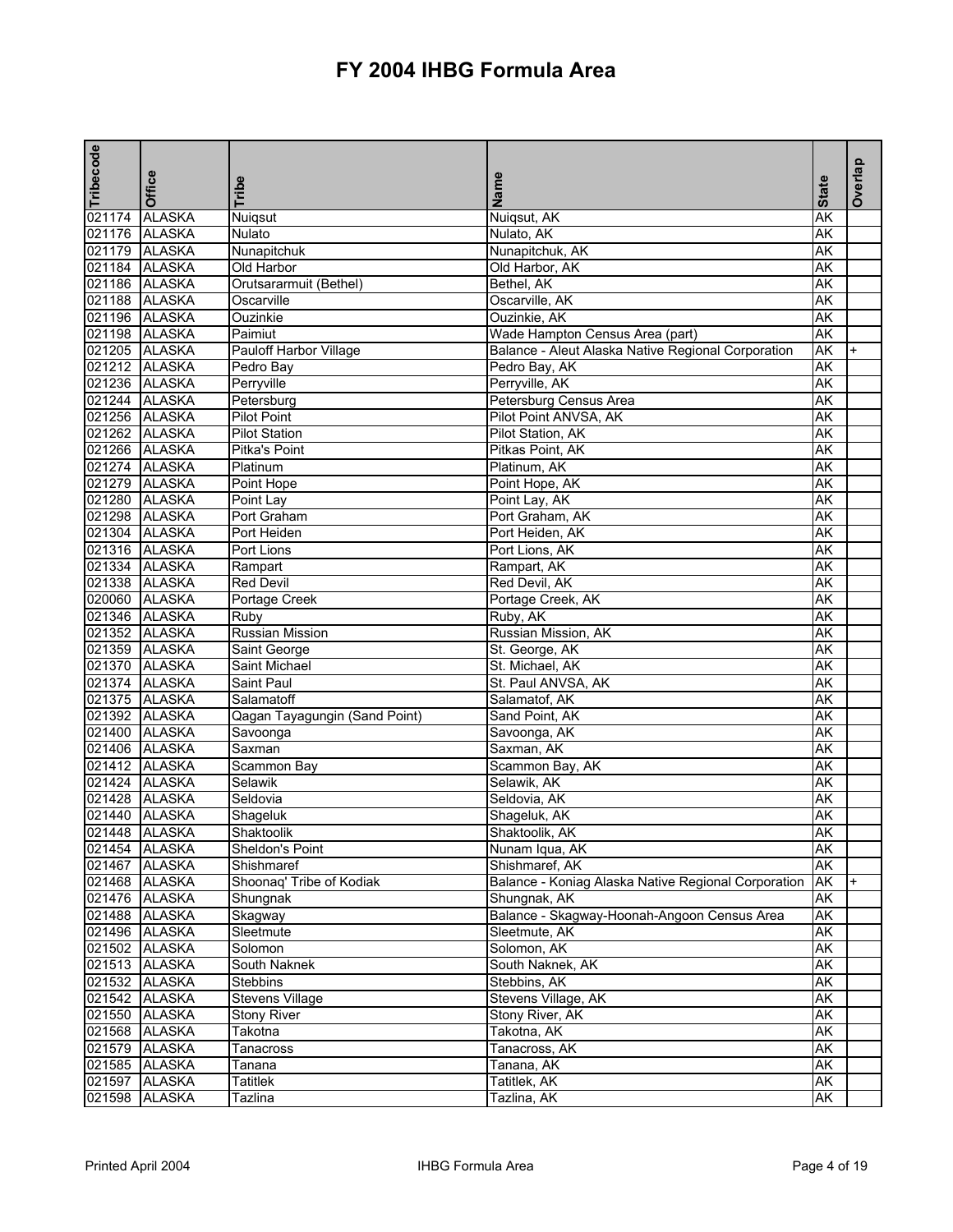| Tribecode     | <b>Office</b>                    | Tribe                                                                | Name                                                                           | <b>State</b>    | Overlap   |
|---------------|----------------------------------|----------------------------------------------------------------------|--------------------------------------------------------------------------------|-----------------|-----------|
| 021602 ALASKA |                                  | Mary's Igloo                                                         | Nome Census Area (part)                                                        | AK              |           |
| 021604 ALASKA |                                  | Teller                                                               | Teller, AK                                                                     | AΚ              |           |
| 021606 ALASKA |                                  | Telida                                                               | Telida, AK                                                                     | AΚ              |           |
| 021616 ALASKA |                                  | Tetlin                                                               | Tetlin, AK                                                                     | AK              |           |
| 021623 ALASKA |                                  | Tlingit-Haida Central Council                                        | Balance - Sealaska Alaska Native Regional C                                    | AK              |           |
| 021628 ALASKA |                                  | Togiak                                                               | Togiak, AK                                                                     | AK              |           |
| 021640 ALASKA |                                  | <b>Toksook Bay</b>                                                   | Toksook Bay, AK                                                                | AK              |           |
| 021646 ALASKA |                                  | Tuluksak                                                             | Tuluksak, AK                                                                   | AΚ              |           |
| 021651 ALASKA |                                  | Tuntutuliak                                                          | Tuntutuliak, AK                                                                | AK              |           |
| 021653 ALASKA |                                  | Tununak                                                              | Tununak, AK                                                                    | AK              |           |
| 021656 ALASKA |                                  | <b>Twin Hills</b>                                                    | Twin Hills, AK                                                                 | AK              |           |
| 021664 ALASKA |                                  | Tyonek                                                               | Tyonek, AK                                                                     | AΚ              |           |
| 021666 ALASKA |                                  | Ugashik                                                              | Ugashik, AK                                                                    | AK              |           |
| 021110 ALASKA |                                  | Umkumiute                                                            | Balance - Calista Alaska Native Regional Corporation                           | AK              | $\ddot{}$ |
| 021667 ALASKA |                                  | Unga                                                                 | Balance - Aleut Alaska Native Regional Corporation                             | AK              | $+$       |
| 021670 ALASKA |                                  | Unalakleet                                                           | Unalakleet, AK                                                                 | AK              |           |
| 021675 ALASKA |                                  | Qawalangin (Unalaska)                                                | Unalaska, AK                                                                   | AK              |           |
| 021706 ALASKA |                                  | Venetie                                                              | Balance Doyon Alaska Native Regional Corporation                               | AK              |           |
| 021710 ALASKA |                                  | Wainwright                                                           | Wainwright, AK                                                                 | AΚ              |           |
| 021717 ALASKA |                                  | Wales                                                                | Wales, AK                                                                      | AK              |           |
| 021742 ALASKA |                                  | White Mountain                                                       | White Mountain, AK                                                             | AK              |           |
| 021764 ALASKA |                                  | Lesnoi (Woody Island)                                                | Balance - Koniag Alaska Native Regional Corporation                            | AK              |           |
| 021772 ALASKA |                                  | Wrangell                                                             | <b>Wrangell Census Area</b>                                                    | AK              |           |
| 021778 ALASKA |                                  | Yakutat                                                              | Yakutat ANVSA, AK                                                              | AK              |           |
|               | 232502 CHICAGO                   | Aroostook Band of Micmac                                             | Aroostook Band of Micmac, ME                                                   | <b>ME</b>       |           |
|               | 232502 CHICAGO                   | Aroostook Band of Micmac                                             |                                                                                | ME              |           |
|               | 550358 CHICAGO                   | <b>Bad River Band</b>                                                | Balance - Aroostook County                                                     | WI              |           |
|               | 550358 CHICAGO                   | <b>Bad River Band</b>                                                | Bad River Reservation, WI                                                      | WI              |           |
|               | 550358 CHICAGO                   | <b>Bad River Band</b>                                                | Balance - Ashland County                                                       | WI              |           |
|               | 262302 CHICAGO                   | <b>Bay Mills Indian Community</b>                                    | Balance - Iron County<br>Bay Mills Reservation and Off-Reservation Trust Land, | Iмı             |           |
|               | 262302 CHICAGO                   |                                                                      |                                                                                | MI              | $\ddot{}$ |
|               | 270476 CHICAGO                   | Bay Mills Indian Community<br>Boise Forte Band of Minnesota Chippewa | Balance - Chippewa County<br><b>Bois Forte Reservation, MN</b>                 | <b>MN</b>       |           |
|               | 450268 CHICAGO                   | Catawba Indian Tribe                                                 | Catawba Reservation, SC                                                        | $\overline{SC}$ |           |
|               | 450268 CHICAGO                   |                                                                      | <b>Balance - Abbeville County</b>                                              | SC              |           |
|               | 450268 CHICAGO                   | Catawba Indian Tribe<br>Catawba Indian Tribe                         | <b>Balance - Aiken County</b>                                                  | SC              |           |
|               | 450268 CHICAGO                   | Catawba Indian Tribe                                                 |                                                                                | $\overline{SC}$ |           |
|               | 450268 CHICAGO                   | Catawba Indian Tribe                                                 | Balance - Allendale County<br>Balance - Anderson County                        | SC              |           |
|               | 450268 CHICAGO                   |                                                                      |                                                                                | SC              |           |
|               | 450268 CHICAGO                   | Catawba Indian Tribe                                                 | Balance - Bamberg County                                                       | SC              |           |
|               | 450268 CHICAGO                   | Catawba Indian Tribe                                                 | Balance - Barnwell County<br>Balance - Beaufort County                         | SC              |           |
|               | 450268 CHICAGO                   | Catawba Indian Tribe<br>Catawba Indian Tribe                         |                                                                                | SC              |           |
|               | 450268 CHICAGO                   | Catawba Indian Tribe                                                 | <b>Balance - Berkeley County</b><br>Balance - Cabarrus County                  | <b>NC</b>       |           |
|               | 450268 CHICAGO                   | Catawba Indian Tribe                                                 | <b>Balance - Calhoun County</b>                                                | SC              |           |
|               |                                  |                                                                      |                                                                                |                 |           |
|               | 450268 CHICAGO                   | Catawba Indian Tribe                                                 | <b>Balance - Charleston County</b>                                             | SC<br>SC        |           |
|               | 450268 CHICAGO                   | Catawba Indian Tribe                                                 | Balance - Cherokee County                                                      |                 |           |
|               | 450268 CHICAGO<br>450268 CHICAGO | Catawba Indian Tribe<br>Catawba Indian Tribe                         | <b>Balance - Chester County</b><br>Balance - Chesterfield County               | SC<br>SC        |           |
|               |                                  |                                                                      |                                                                                | SC              |           |
|               | 450268 CHICAGO                   | Catawba Indian Tribe                                                 | Balance - Clarendon County                                                     | NC              |           |
|               | 450268 CHICAGO                   | Catawba Indian Tribe                                                 | <b>Balance - Cleveland County</b>                                              | SC              |           |
|               | 450268 CHICAGO                   | Catawba Indian Tribe                                                 | Balance - Colleton County                                                      |                 |           |
|               | 450268 CHICAGO                   | Catawba Indian Tribe                                                 | Balance - Darlington County                                                    | SC              |           |
|               | 450268 CHICAGO                   | Catawba Indian Tribe                                                 | Balance - Dillon County                                                        | SC              |           |
|               | 450268 CHICAGO                   | Catawba Indian Tribe                                                 | <b>Balance - Dorchester County</b>                                             | SC              |           |
|               | 450268 CHICAGO                   | Catawba Indian Tribe                                                 | Balance - Edgefield County                                                     | SC              |           |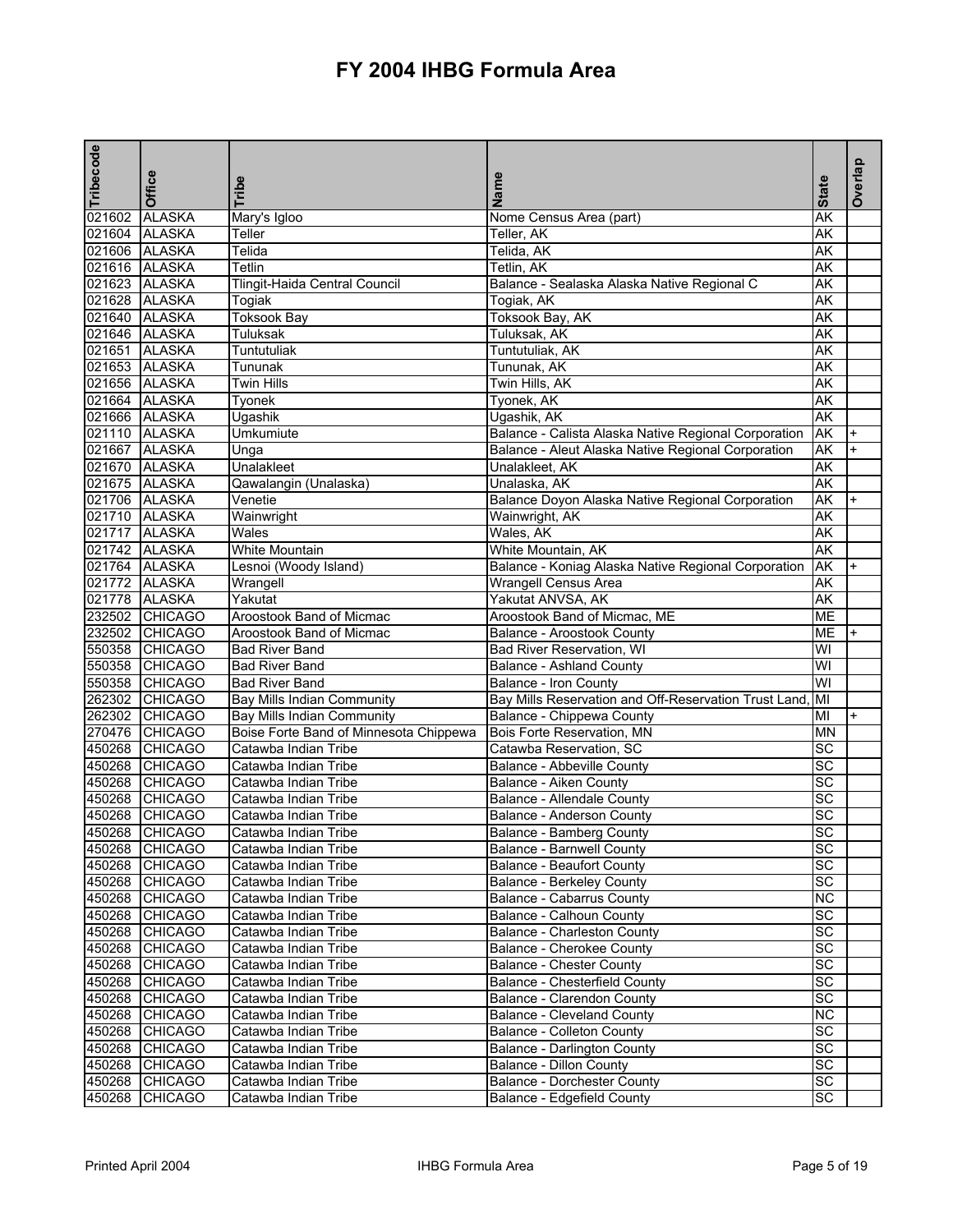| Tribecode | <b>Office</b>  | Tribe                                                             | Name                                                                                     | <b>State</b>           | Overlap   |
|-----------|----------------|-------------------------------------------------------------------|------------------------------------------------------------------------------------------|------------------------|-----------|
| 450268    | <b>CHICAGO</b> | Catawba Indian Tribe                                              | <b>Balance - Fairfield County</b>                                                        | SC                     |           |
|           | 450268 CHICAGO | Catawba Indian Tribe                                              | <b>Balance - Florence County</b>                                                         | <b>SC</b>              |           |
|           | 450268 CHICAGO | Catawba Indian Tribe                                              | Balance - Gaston County                                                                  | <b>NC</b>              |           |
|           | 450268 CHICAGO | Catawba Indian Tribe                                              | Balance - Georgetown County                                                              | SC                     |           |
|           | 450268 CHICAGO | Catawba Indian Tribe                                              | <b>Balance - Greenville County</b>                                                       | $\overline{SC}$        |           |
|           | 450268 CHICAGO | Catawba Indian Tribe                                              | <b>Balance - Greenwood County</b>                                                        | $\overline{SC}$        |           |
|           | 450268 CHICAGO | Catawba Indian Tribe                                              | <b>Balance - Hampton County</b>                                                          | <b>SC</b>              |           |
|           | 450268 CHICAGO | Catawba Indian Tribe                                              | <b>Balance - Horry County</b>                                                            | SC                     |           |
|           | 450268 CHICAGO | Catawba Indian Tribe                                              | Balance - Jasper County                                                                  | SC                     |           |
|           | 450268 CHICAGO | Catawba Indian Tribe                                              | Balance - Kershaw County                                                                 | $\overline{SC}$        |           |
|           | 450268 CHICAGO | Catawba Indian Tribe                                              | Balance - Lancaster County                                                               | $\overline{SC}$        |           |
|           | 450268 CHICAGO | Catawba Indian Tribe                                              | Balance - Laurens County                                                                 | SC                     |           |
|           | 450268 CHICAGO | Catawba Indian Tribe                                              | <b>Balance - Lee County</b>                                                              | SC                     |           |
|           | 450268 CHICAGO | Catawba Indian Tribe                                              | <b>Balance - Lexington County</b>                                                        | $\overline{SC}$        |           |
|           | 450268 CHICAGO | Catawba Indian Tribe                                              | <b>Balance - Marion County</b>                                                           | $\overline{SC}$        |           |
|           | 450268 CHICAGO | Catawba Indian Tribe                                              | <b>Balance - Marlboro County</b>                                                         | <b>SC</b>              |           |
|           | 450268 CHICAGO | Catawba Indian Tribe                                              | <b>Balance - McCormick County</b>                                                        | SC                     |           |
|           | 450268 CHICAGO | Catawba Indian Tribe                                              | Balance - Mecklenburg County                                                             | <b>NC</b>              |           |
|           | 450268 CHICAGO | Catawba Indian Tribe                                              | <b>Balance - Newberry County</b>                                                         | $\overline{SC}$        |           |
|           | 450268 CHICAGO | Catawba Indian Tribe                                              | <b>Balance - Oconee County</b>                                                           | SC                     |           |
|           | 450268 CHICAGO | Catawba Indian Tribe                                              | Balance - Orangeburg County                                                              | SC                     |           |
|           | 450268 CHICAGO | Catawba Indian Tribe                                              | <b>Balance - Pickens County</b>                                                          | SC                     |           |
|           | 450268 CHICAGO | Catawba Indian Tribe                                              | <b>Balance - Richland County</b>                                                         | $\overline{SC}$        |           |
|           | 450268 CHICAGO | Catawba Indian Tribe                                              | <b>Balance - Rutherford County</b>                                                       | $\overline{\text{NC}}$ |           |
|           | 450268 CHICAGO | Catawba Indian Tribe                                              | Balance - Saluda County                                                                  | $\overline{SC}$        |           |
|           | 450268 CHICAGO | Catawba Indian Tribe                                              | Balance - Spartanburg County                                                             | SC                     |           |
|           | 450268 CHICAGO | Catawba Indian Tribe                                              | <b>Balance - Sumter County</b>                                                           | $\overline{SC}$        |           |
|           | 450268 CHICAGO | Catawba Indian Tribe                                              | <b>Balance - Union County</b>                                                            | NC                     |           |
|           | 450268 CHICAGO | Catawba Indian Tribe                                              | <b>Balance - Union County</b>                                                            | SC                     |           |
|           | 450268 CHICAGO | Catawba Indian Tribe                                              | Balance - Williamsburg County                                                            | SC                     |           |
|           | 450268 CHICAGO | Catawba Indian Tribe                                              | Balance - York County                                                                    | SC                     |           |
|           | 361044 CHICAGO | Cayuga Nation                                                     | Cayuga Nation, NY                                                                        | <b>NY</b>              |           |
|           | 361044 CHICAGO | Cayuga Nation                                                     | <b>Balance - Erie County</b>                                                             | <b>NY</b>              |           |
|           | 999903 CHICAGO | Coconut Creek Reservation                                         | Broward County (part)                                                                    | <b>FL</b>              |           |
|           | 370634 CHICAGO | Coharie State Tribe                                               | Coharie, NC                                                                              | <b>NC</b>              |           |
|           | 370566 CHICAGO | Eastern Cherokee                                                  | Eastern Cherokee Reservation, NC                                                         | $\overline{\text{NC}}$ |           |
|           | 271610 CHICAGO |                                                                   | Fond Du Lac Band of Minnesota Chippewa Fond du Lac Reservation and Off-Reservation Trust | <b>MN</b>              |           |
|           | 271610 CHICAGO |                                                                   | Fond Du Lac Band of Minnesota Chippewa Fond du Lac Reservation and Off-Reservation Trust | WI                     |           |
|           | 271610 CHICAGO |                                                                   |                                                                                          | <b>MN</b>              |           |
|           |                | Fond Du Lac Band of Minnesota Chippewa Balance - Carlton County   |                                                                                          |                        |           |
|           | 271610 CHICAGO | Fond Du Lac Band of Minnesota Chippewa Balance - St. Louis County |                                                                                          | MN                     |           |
|           | 552282 CHICAGO | Forest County Potawatami                                          | Forest County Potawatomi Community and Off-                                              | WI                     |           |
|           | 552282 CHICAGO | Forest County Potawatami                                          | <b>Balance - Forest County</b>                                                           | WI                     | +         |
|           | 090424 CHICAGO | Golden Hill Paugusset                                             | Fairfield County (part)                                                                  | <b>CT</b>              |           |
|           | 090424 CHICAGO | <b>Golden Hill Paugusset</b>                                      | New London County (part)                                                                 | CT                     |           |
|           | 271876 CHICAGO | Grand Portage Band of Minn. Chippewa                              | Grand Portage Reservation and Off-Reservation Trust                                      | <b>MN</b>              |           |
|           | 271876 CHICAGO | Grand Portage Band of Minn. Chippewa                              | <b>Balance - Cook County</b>                                                             | MN                     |           |
|           | 262548 CHICAGO | <b>Grand Traverse Band</b>                                        | Grand Traverse Reservation and Off-Reservation                                           | MI                     |           |
|           | 262548 CHICAGO | Grand Traverse Band                                               | Balance - Antrim County                                                                  | MI                     | $\ddot{}$ |
|           | 262548 CHICAGO | Grand Traverse Band                                               | Balance - Benzie County                                                                  | MI                     | $\ddot{}$ |
|           | 262548 CHICAGO | <b>Grand Traverse Band</b>                                        | <b>Balance - Grand Traverse County</b>                                                   | MI                     | +         |
|           | 262548 CHICAGO | Grand Traverse Band                                               | Balance - Leelanau County                                                                | MI                     | $\ddot{}$ |
|           | 262548 CHICAGO | <b>Grand Traverse Band</b>                                        | Balance - Manistee County                                                                | MI                     | $\ddot{}$ |
| 262548    | <b>CHICAGO</b> | Grand Traverse Band                                               | Balance - Charlevoix County                                                              | MI                     | $+$       |
| 371226    | <b>CHICAGO</b> | Haliwa-Saponi State Tribe                                         | Haliwa-Saponi, NC                                                                        | <b>NC</b>              |           |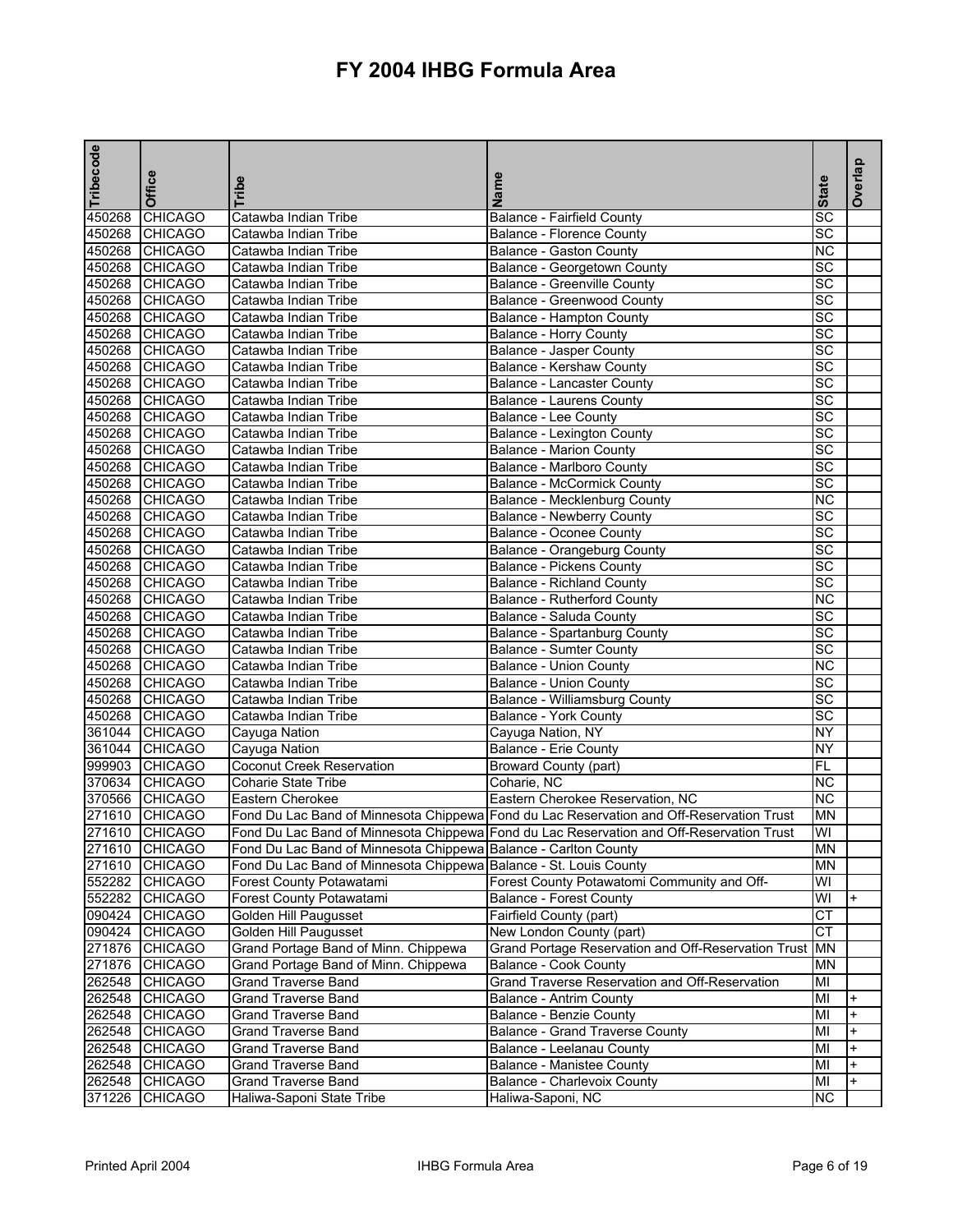| Tribecode | <b>Office</b>  | Tribe                                  | Name                                                        | <b>State</b> | Overlap   |
|-----------|----------------|----------------------------------------|-------------------------------------------------------------|--------------|-----------|
| 262764    | CHICAGO        | <b>Hannahville Community</b>           | Hannahville Community and Off-Reservation Trust             | MI           |           |
|           | 557318 CHICAGO | <b>Ho-Chunk Nation</b>                 | Ho-Chunk Reservation and Off-Reservation Trust              | WI           |           |
|           | 557318 CHICAGO | Ho-Chunk Nation                        | <b>Houston County Trust Lands</b>                           | <b>MN</b>    |           |
|           | 557318 CHICAGO | Ho-Chunk Nation                        | Balance - Adams County                                      | WI           |           |
|           | 557318 CHICAGO | Ho-Chunk Nation                        | Balance - Clark County                                      | WI           |           |
|           | 557318 CHICAGO | Ho-Chunk Nation                        | Balance - Columbia County                                   | WI           |           |
|           | 557318 CHICAGO | Ho-Chunk Nation                        | <b>Balance - Crawford County</b>                            | WI           |           |
|           | 557318 CHICAGO | Ho-Chunk Nation                        | Balance - Dane County                                       | WI           |           |
|           | 557318 CHICAGO | <b>Ho-Chunk Nation</b>                 | Balance - Eau Claire County                                 | WI           |           |
|           | 557318 CHICAGO | <b>Ho-Chunk Nation</b>                 | Balance - Jackson County                                    | WI           |           |
|           | 557318 CHICAGO | <b>Ho-Chunk Nation</b>                 | Balance - Juneau County                                     | WI           |           |
|           | 557318 CHICAGO | Ho-Chunk Nation                        | Balance - La Crosse County                                  | WI           |           |
|           | 557318 CHICAGO | <b>Ho-Chunk Nation</b>                 | <b>Balance - Monroe County</b>                              | WI           |           |
|           | 557318 CHICAGO | Ho-Chunk Nation                        | Balance - Sauk County                                       | WI           |           |
|           | 557318 CHICAGO | <b>Ho-Chunk Nation</b>                 | Balance - Shawano County                                    | WI           |           |
|           | 557318 CHICAGO | <b>Ho-Chunk Nation</b>                 | Balance - Trempealeau County                                | WI           |           |
|           | 557318 CHICAGO | Ho-Chunk Nation                        | <b>Balance - Vernon County</b>                              | WI           |           |
|           | 557318 CHICAGO | <b>Ho-Chunk Nation</b>                 | Balance - Wood County                                       | WI           |           |
|           | 231390 CHICAGO | <b>Houlton Band of Maliseets</b>       | Houlton Maliseets Trust Land, ME                            | <b>ME</b>    |           |
|           | 231390 CHICAGO | <b>Houlton Band of Maliseets</b>       | Balance - Aroostook County                                  | <b>ME</b>    |           |
|           | 263078 CHICAGO | Huron Band of Potawatomi               | <b>Balance - Calhoun County</b>                             | MI           |           |
|           | 263078 CHICAGO | Huron Band of Potawatomi               | Huron Potawatomi Reservation, MI                            | MI           |           |
|           | 263268 CHICAGO | Keweenaw Bay Indian Community          | L'Anse Reservation and Off-Reservation Trust Land           | MI           |           |
|           | 263268 CHICAGO | Keweenaw Bay Indian Community          | Ontonagon County (part)                                     | MI           |           |
|           | 263268 CHICAGO | Keweenaw Bay Indian Community          | Balance - Baraga County                                     | MI           | $+$       |
|           | 263268 CHICAGO | Keweenaw Bay Indian Community          | <b>Balance - Marquette County</b>                           | MI           | $+$       |
|           | 553418 CHICAGO | Lac Courte Oreilles                    | Lac Courte Oreilles Reservation and Off-Reservation         | WI           |           |
|           | 553418 CHICAGO | Lac Courte Oreilles                    | <b>Balance - Sawyer County</b>                              | WI           |           |
|           | 553421 CHICAGO | Lac Du Flambeau Band                   | Lac du Flambeau Reservation, WI                             | WI           |           |
| 260501    | <b>CHICAGO</b> | Lac Vieux Desert Band                  | Lac Vieux Desert Reservation, MI                            | MI           |           |
|           | 272666 CHICAGO | Leech Lake Band of Minnesota Chippewa  | Leech Lake Reservation and Off-Reservation Trust            | MN           |           |
|           | 263640 CHICAGO | Little River Band of Ottawa            | Manistee County (part)                                      | MI           |           |
|           | 263640 CHICAGO | Little River Band of Ottawa            | Balance - Lake County                                       | MI           |           |
|           | 263640 CHICAGO | Little River Band of Ottawa            | Balance - Mason County                                      | MI           |           |
|           | 263640 CHICAGO | Little River Band of Ottawa            | <b>Balance - Wexford County</b>                             | MI           |           |
|           | 263644 CHICAGO | Little Traverse Bay Band               | <b>Emmet County</b>                                         | MI           |           |
|           | 263644 CHICAGO | Little Traverse Bay Band               | <b>Balance - Charlevoix County</b>                          | MI           | $\ddot{}$ |
|           | 263644 CHICAGO |                                        |                                                             | MI           |           |
|           | 263644 CHICAGO | Little Traverse Bay Band               | Balance - Cheboygan County<br><b>Balance - Emmet County</b> | MI           | $+$       |
|           |                | Little Traverse Bay Band               |                                                             |              |           |
|           | 272812 CHICAGO | Lower Sioux                            | Lower Sioux Reservation, MN                                 | <b>MN</b>    |           |
|           | 272812 CHICAGO | Lower Sioux                            | Sandy Lake Reservation, MN                                  | <b>MN</b>    |           |
|           | 371744 CHICAGO | Lumbee State Tribe                     | Lumbee, NC                                                  | <b>NC</b>    |           |
|           | 371744 CHICAGO | Lumbee State Tribe                     | <b>Balance - Cumberland County</b>                          | <b>NC</b>    |           |
|           | 511016 CHICAGO | Mattaponi                              | Mattaponi, VA                                               | VA           |           |
|           | 262600 CHICAGO | Match-e-be-nash-she-wish Band of Potta | <b>Balance - Barry County</b>                               | MI           |           |
|           | 262600 CHICAGO | Match-e-be-nash-she-wish Band of Potta | Balance - Kalamazoo County                                  | MI           |           |
|           | 262600 CHICAGO | Match-e-be-nash-she-wish Band of Potta | Balance - Kent County                                       | MI           |           |
|           | 262600 CHICAGO | Match-e-be-nash-she-wish Band of Potta | Balance - Ottawa County                                     | MI           | $+$       |
|           | 262600 CHICAGO | Match-e-be-nash-she-wish Band of Potta | Balance - Allegan County                                    | MI           |           |
|           | 371879 CHICAGO | <b>Meherrin State Tribe</b>            | Meherrin, NC                                                | Z            |           |
| 371879    | <b>CHICAGO</b> | Meherrin State Tribe                   | Meherrin TDSA, NC (state)                                   | <b>NC</b>    |           |
|           | 554223 CHICAGO | Menominee Indian Tribe                 | Menominee Reservation and Off-Reservation Trust             | WI           |           |
|           | 121994 CHICAGO | Miccosukee Tribe                       | Broward County (part)                                       | FL.          |           |
|           | 121994 CHICAGO | Miccosukee Tribe                       | Miami-Dade County (part)                                    | <b>FL</b>    |           |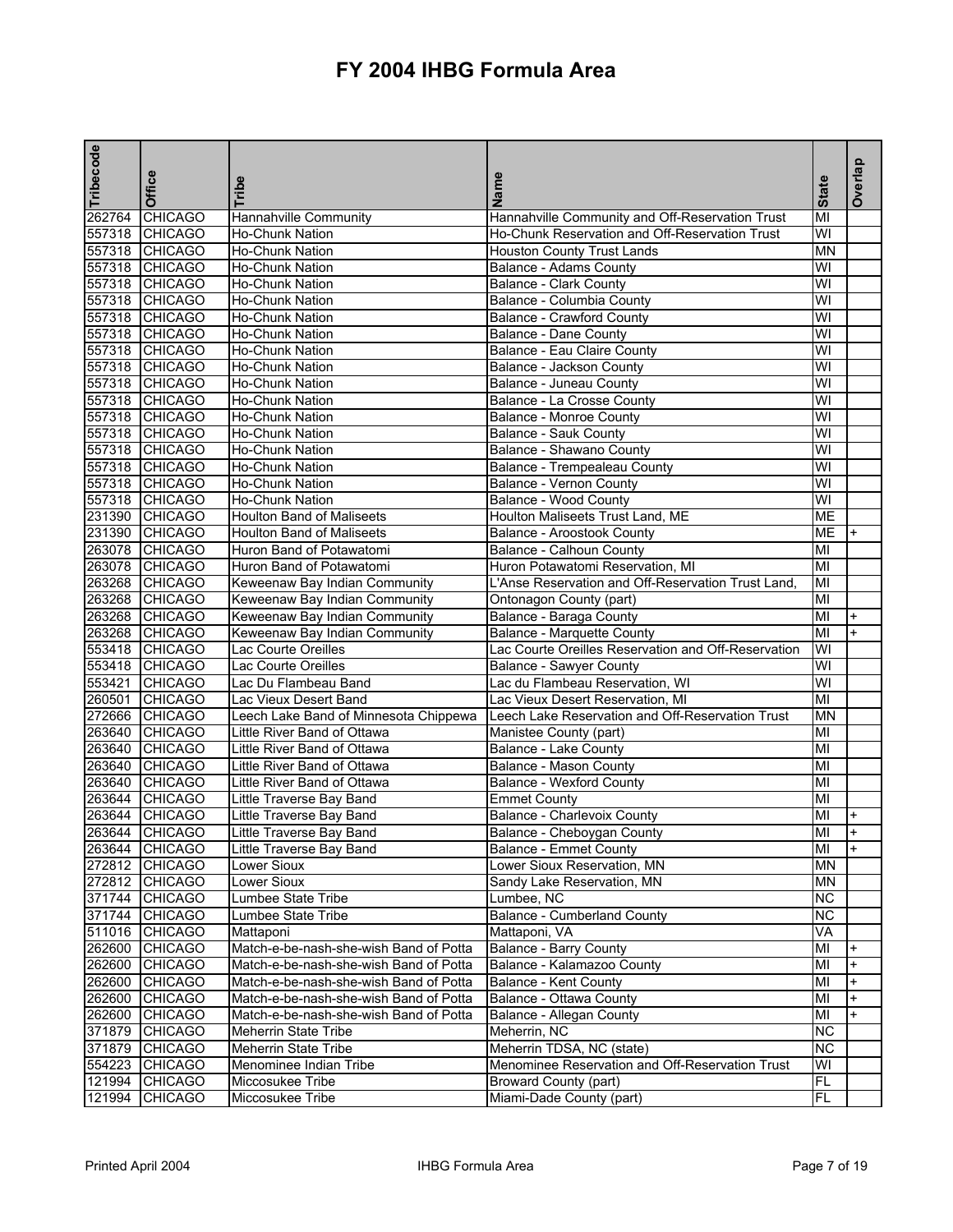| Tribecode | Office         | Tribe                                 | Name                                                | <b>State</b>           | Overlap |
|-----------|----------------|---------------------------------------|-----------------------------------------------------|------------------------|---------|
| 273094    | <b>CHICAGO</b> | Mille Lacs Band of Minnesota Chippewa | Mille Lacs Reservation and Off-Reservation Trust    | <b>MN</b>              |         |
|           | 273094 CHICAGO | Mille Lacs Band of Minnesota Chippewa | <b>Balance - Crow Wing County</b>                   | <b>MN</b>              |         |
| 273094    | <b>CHICAGO</b> | Mille Lacs Band of Minnesota Chippewa | Balance - Mille Lacs County                         | <b>MN</b>              |         |
|           | 273094 CHICAGO | Mille Lacs Band of Minnesota Chippewa | Balance - Pine County                               | <b>MN</b>              |         |
|           | 280260 CHICAGO | Mississippi Choctaw Tribe             | Mississippi Choctaw Reservation and Off-Reservation | <b>MS</b>              |         |
| 280260    | <b>CHICAGO</b> | Mississippi Choctaw Tribe             | Balance - Jackson County                            | <b>MS</b>              |         |
| 280260    | <b>CHICAGO</b> | Mississippi Choctaw Tribe             | <b>Balance - Jasper County</b>                      | <b>MS</b>              |         |
| 280260    | <b>CHICAGO</b> | Mississippi Choctaw Tribe             | Balance - Jones County                              | <b>MS</b>              |         |
|           | 280260 CHICAGO | Mississippi Choctaw Tribe             | Balance - Kemper County                             | <b>MS</b>              |         |
|           | 280260 CHICAGO | Mississippi Choctaw Tribe             | Balance - Lauderdale County                         | <b>TN</b>              |         |
|           | 280260 CHICAGO | Mississippi Choctaw Tribe             | Balance - Leake County                              | <b>MS</b>              |         |
|           | 280260 CHICAGO | Mississippi Choctaw Tribe             | Balance - Neshoba County                            | <b>MS</b>              |         |
|           | 280260 CHICAGO | Mississippi Choctaw Tribe             | <b>Balance - Newton County</b>                      | <b>MS</b>              |         |
|           | 280260 CHICAGO | Mississippi Choctaw Tribe             | Balance - Scott County                              | <b>MS</b>              |         |
| 280260    | <b>CHICAGO</b> | Mississippi Choctaw Tribe             | <b>Balance - Winston County</b>                     | <b>MS</b>              |         |
| 090640    | <b>CHICAGO</b> | Mohegan Tribe of Connecticut          | New London County (part)                            | $\overline{\text{CT}}$ |         |
| 011610    | <b>CHICAGO</b> | <b>MOWA Band of Choctaw Indians</b>   | MOWA Choctaw, AL                                    | AL                     |         |
|           | 011610 CHICAGO | MOWA Band of Choctaw Indians          | Balance - Washington County                         | <b>AL</b>              |         |
|           | 440160 CHICAGO | Narragansett Tribe                    | Narragansett Reservation, RI                        | R <sub>l</sub>         |         |
|           | 440160 CHICAGO | Narragansett Tribe                    | Balance - Washington County                         | R <sub>l</sub>         |         |
|           | 364742 CHICAGO | Oneida Nation of New York             | Oneida (NY) Reservation, NY                         | <b>NY</b>              |         |
|           | 364742 CHICAGO | Oneida Nation of New York             | Balance - Chenango County                           | <b>NY</b>              |         |
|           | 364742 CHICAGO | Oneida Nation of New York             | <b>Balance - Cortland County</b>                    | $\overline{NY}$        |         |
|           | 364742 CHICAGO | Oneida Nation of New York             | Balance - Herkimer County                           | $\overline{NY}$        |         |
|           | 364742 CHICAGO | Oneida Nation of New York             | <b>Balance - Madison County</b>                     | <b>NY</b>              |         |
|           | 364742 CHICAGO | Oneida Nation of New York             | Balance - Oneida County                             | <b>NY</b>              |         |
|           | 364742 CHICAGO | Oneida Nation of New York             | Balance - Onondaga County                           | ΝY                     |         |
|           | 554910 CHICAGO | Oneida Tribe                          | Oneida (WI) Reservation and Off-Reservation Trust   | WI                     |         |
|           | 554910 CHICAGO | Oneida Tribe                          | <b>Balance - Brown County</b>                       | WI                     |         |
|           | 554910 CHICAGO | Oneida Tribe                          | Balance - Outagamie County                          | WI                     |         |
| 364760    | <b>CHICAGO</b> | Onondaga Nation                       | Onondaga Reservation, NY                            | NY                     |         |
| 511172    | <b>CHICAGO</b> | Pamunkey                              | Pamunkey, VA                                        | VA                     |         |
|           | 231420 CHICAGO | Passamaquody Indian Tribe             | Indian Township Reservation, ME                     | <b>ME</b>              |         |
| 090852    | <b>CHICAGO</b> | Paucatuck Eastern Pequot Tribe        | Paucatuck Eastern Pequot, CT                        | $\overline{\text{CT}}$ |         |
|           | 232382 CHICAGO | Penobscot Tribe                       | Penobscot Reservation and Off-Reservation Trust     | <b>ME</b>              |         |
| 232382    | <b>CHICAGO</b> | Penobscot Tribe                       | Balance - Penobscot County                          | <b>ME</b>              |         |
| 232452    | <b>CHICAGO</b> | <b>Pleasant Point</b>                 | Franklin County (part)                              | <b>ME</b>              |         |
|           | 232452 CHICAGO | <b>Pleasant Point</b>                 | Hancock County (part)                               | МE                     |         |
|           | 232452 CHICAGO | <b>Pleasant Point</b>                 | Penobscot County (part)                             | <b>ME</b>              |         |
|           | 232452 CHICAGO | <b>Pleasant Point</b>                 | Pleasant Point Reservation, ME                      | МE                     |         |
|           | 232452 CHICAGO | <b>Pleasant Point</b>                 | Somerset County (part)                              | <b>ME</b>              |         |
|           | 232452 CHICAGO | Pleasant Point                        | Washington County (part)                            | <b>ME</b>              |         |
|           | 232452 CHICAGO | <b>Pleasant Point</b>                 | <b>Balance - Washington County</b>                  | ME                     |         |
| 011857    | <b>CHICAGO</b> | Poarch Band of Creek Indians          | Poarch Creek Reservation and Off-Reservation Trust  | AL                     |         |
|           | 011857 CHICAGO | Poarch Band of Creek Indians          | Poarch Creek Reservation and Off-Reservation Trust  | FL                     |         |
| 011857    | <b>CHICAGO</b> | Poarch Band of Creek Indians          | Balance - Baldwin County                            | AL                     |         |
| 011857    | <b>CHICAGO</b> | Poarch Band of Creek Indians          | Balance - Escambia County                           | AL                     |         |
| 011857    | <b>CHICAGO</b> | Poarch Band of Creek Indians          | Balance - Escambia County                           | FL                     |         |
| 011857    | <b>CHICAGO</b> | Poarch Band of Creek Indians          | <b>Balance - Mobile County</b>                      | AL                     |         |
| 011857    | <b>CHICAGO</b> | Poarch Band of Creek Indians          | <b>Balance - Monroe County</b>                      | AL                     |         |
| 265044    | <b>CHICAGO</b> | Pokagon Band of Potawatomi            | Pokagon Band of Potawatomi, IN-MI                   | IN                     |         |
|           | 265044 CHICAGO | Pokagon Band of Potawatomi            | Pokagon Band of Potawatomi, IN-MI                   | MI                     |         |
| 265044    | <b>CHICAGO</b> | Pokagon Band of Potawatomi            | Balance - Allegan County                            | MI                     | +       |
|           | 265044 CHICAGO | Pokagon Band of Potawatomi            | <b>Balance - Berrien County</b>                     | MI                     | $+$     |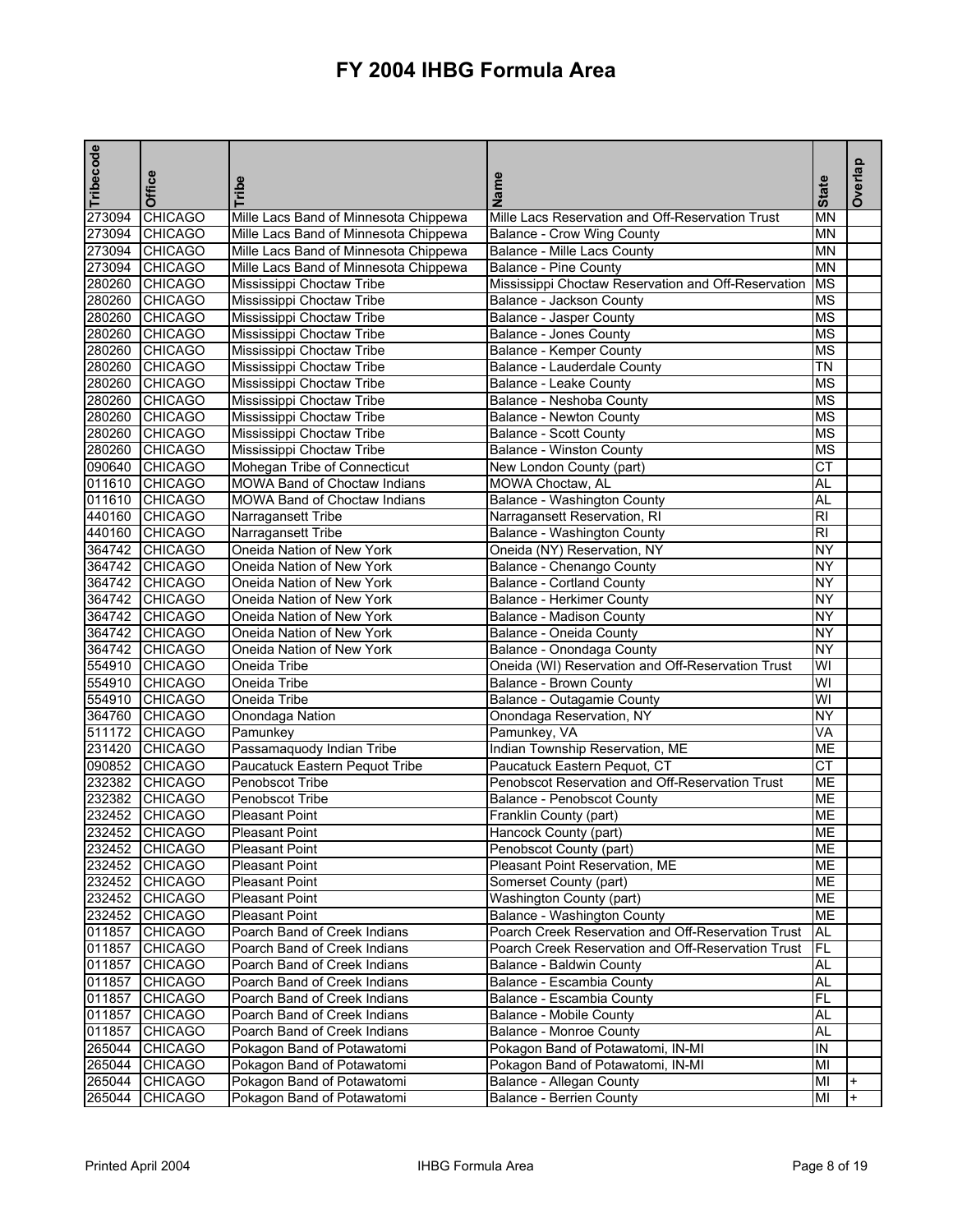| Tribecode | Office                           | Tribe                                  | Name                                                  | <b>State</b> | Overlap                |
|-----------|----------------------------------|----------------------------------------|-------------------------------------------------------|--------------|------------------------|
| 265044    | <b>CHICAGO</b>                   | Pokagon Band of Potawatomi             | Balance - Cass County                                 | MI           | $\ddot{}$              |
| 265044    | <b>CHICAGO</b>                   | Pokagon Band of Potawatomi             | <b>Balance - Elkhart County</b>                       | IN           | $\ddot{}$              |
|           | 265044 CHICAGO                   | Pokagon Band of Potawatomi             | Balance - Kosciusko County                            | IN           | $\ddot{}$              |
| 265044    | <b>CHICAGO</b>                   | Pokagon Band of Potawatomi             | Balance - LaPorte County                              | IN           | $\ddot{}$              |
|           | 265044 CHICAGO                   | Pokagon Band of Potawatomi             | <b>Balance - Marshall County</b>                      | IN           | $\ddot{}$              |
| 265044    | <b>CHICAGO</b>                   | Pokagon Band of Potawatomi             | Balance - St. Joseph County                           | IN           | $\ddot{}$              |
|           | 265044 CHICAGO                   | Pokagon Band of Potawatomi             | Balance - Starke County                               | IN           | $+$                    |
| 265044    | <b>CHICAGO</b>                   | Pokagon Band of Potawatomi             | Balance - Van Buren County                            | MI           | $+$                    |
| 366598    | <b>CHICAGO</b>                   | Poospatuck Indian Reservation          | Poospatuck, NY                                        | NY           |                        |
|           | 273778 CHICAGO                   | <b>Prairie Island Sioux</b>            | Prairie Island Community, MN                          | <b>MN</b>    |                        |
| 273778    | <b>CHICAGO</b>                   | <b>Prairie Island Sioux</b>            | Prairie Island Indian Community and Off-Reservation   | <b>MN</b>    |                        |
|           | 555466 CHICAGO                   | Red Cliff Band of Lake Superior Chippe | Red Cliff Reservation and Off-Reservation Trust Land, | WI           |                        |
|           | 273858 CHICAGO                   | Red Lake Band of Chippewa              | Red Lake Reservation, MN                              | ΜN           |                        |
|           | 194582 CHICAGO                   | Sac & Fox Tribe                        | Sac and Fox/Meskwaki Reservation and Off-             | IA           |                        |
|           | 265342 CHICAGO                   | Saginaw Chippewa                       | Isabella Reservation and Trust Lands, MI              | MI           |                        |
|           | 265342 CHICAGO                   | Saginaw Chippewa                       | <b>Balance-Arenac County</b>                          | MI           |                        |
| 265342    | <b>CHICAGO</b>                   | Saginaw Chippewa                       | <b>Balance-Gladwin County</b>                         | MI           |                        |
|           | 265342 CHICAGO                   | Saginaw Chippewa                       | <b>Balance-Gratiot County</b>                         | MI           |                        |
|           | 265342 CHICAGO                   | Saginaw Chippewa                       | <b>Balance-Isabella County</b>                        | MI           |                        |
|           | 265342 CHICAGO                   | Saginaw Chippewa                       | Balance-Mecosta County                                | MI           |                        |
|           | 265342 CHICAGO                   | Saginaw Chippewa                       | <b>Balance-Midland County</b>                         | MI           |                        |
|           | 265342 CHICAGO                   | Saginaw Chippewa                       | <b>Balance-Montcalm County</b>                        | MI           |                        |
|           | 265342 CHICAGO                   | Saginaw Chippewa                       | <b>Balance-Osceola County</b>                         | MI           |                        |
|           | 555802 CHICAGO                   | Saint Croix Chippewa                   | St. Croix Reservation and Off-Reservation Trust Land, | WI           |                        |
|           | 365716 CHICAGO                   | St. Regis Mohawk Tribe                 | St. Regis Mohawk Reservation, NY                      | <b>NY</b>    |                        |
|           | 365716 CHICAGO                   | St. Regis Mohawk Tribe                 | Balance - Franklin County                             | <b>NY</b>    |                        |
|           | 365716 CHICAGO                   | St. Regis Mohawk Tribe                 | Balance - St. Lawrence County                         | <b>NY</b>    |                        |
|           | 265468 CHICAGO                   | Sault Ste. Marie Tribe                 | Sault Ste. Marie Reservation and Off-Reservation      | MI           |                        |
| 265468    | <b>CHICAGO</b>                   | Sault Ste. Marie Tribe                 | <b>Balance - Alger County</b>                         | MI           | $+$                    |
| 265468    | <b>CHICAGO</b>                   | Sault Ste. Marie Tribe                 | Balance - Chippewa County                             | MI           | $\ddot{}$              |
| 265468    |                                  |                                        |                                                       |              | $\ddot{}$              |
|           | <b>CHICAGO</b>                   | Sault Ste. Marie Tribe                 | Balance - Delta County                                | MI           | $\ddot{}$              |
| 265468    | <b>CHICAGO</b><br>265468 CHICAGO | Sault Ste. Marie Tribe                 | Balance - Luce County                                 | MI           |                        |
|           |                                  | Sault Ste. Marie Tribe                 | Balance - Mackinac County                             | MI           | $\ddot{}$<br>$\ddot{}$ |
| 265468    | <b>CHICAGO</b>                   | Sault Ste. Marie Tribe                 | <b>Balance - Schoolcraft County</b>                   | MI           | $\ddot{}$              |
|           | 265468 CHICAGO                   | Sault Ste. Marie Tribe                 | <b>Balance - Marquette County</b>                     | MI           |                        |
| 090976    | <b>CHICAGO</b>                   | Schaghticoke                           | Schaghticoke, CT                                      | CT           |                        |
| 122822    | <b>CHICAGO</b>                   | Seminole Tribe                         | <b>Big Cypress Reservation, FL</b>                    | <b>FL</b>    |                        |
|           | 122822 CHICAGO                   | Seminole Tribe                         | <b>Brighton Reservation, FL</b>                       | FL           |                        |
|           | 122822 CHICAGO                   | Seminole Tribe                         | <b>Broward County (part)</b>                          | <b>FL</b>    |                        |
|           | 122822 CHICAGO                   | Seminole Tribe                         | Hillsborough County (part)                            | FL.          |                        |
|           | 122822 CHICAGO                   | Seminole Tribe                         | Hollywood Reservation, FL                             | FL.          |                        |
| 122822    | <b>CHICAGO</b>                   | Seminole Tribe                         | Immokalee Reservation, FL                             | FL           |                        |
| 122822    | <b>CHICAGO</b>                   | Seminole Tribe                         | St. Lucie County (part)                               | FL           |                        |
|           | 122822 CHICAGO                   | Seminole Tribe                         | <b>Balance - Collier County</b>                       | FL.          |                        |
|           | 122822 CHICAGO                   | Seminole Tribe                         | Balance - Hillsborough County                         | FL           |                        |
|           | 122822 CHICAGO                   | Seminole Tribe                         | Balance - Miami-Dade County                           | <b>FL</b>    |                        |
|           | 122822 CHICAGO                   | Seminole Tribe                         | Balance - St. Lucie County                            | FL           |                        |
| 365942    | <b>CHICAGO</b>                   | Seneca Nation of New York              | <b>Allegany Reservation, NY</b>                       | <b>NY</b>    |                        |
|           | 365942 CHICAGO                   | Seneca Nation of New York              | Cattaraugus Reservation, NY                           | <b>NY</b>    |                        |
| 365942    | <b>CHICAGO</b>                   | Seneca Nation of New York              | Oil Springs Reservation, NY                           | NY           |                        |
| 274274    | <b>CHICAGO</b>                   | Shakopee Sioux                         | Shakopee Mdewakanton Sioux Community and Off-         | <b>MN</b>    |                        |
| 366008    | <b>CHICAGO</b>                   | Shinnecock Indian Reservation          | Shinnecock, NY                                        | <b>NY</b>    |                        |
| 556142    | <b>CHICAGO</b>                   | Sokagoan Chippewa Tribe                | Sokaogon Chippewa Community and Off-Reservation       | WI           |                        |
| 556142    | <b>CHICAGO</b>                   | Sokagoan Chippewa Tribe                | <b>Balance - Forest County</b>                        | WI           | $+$                    |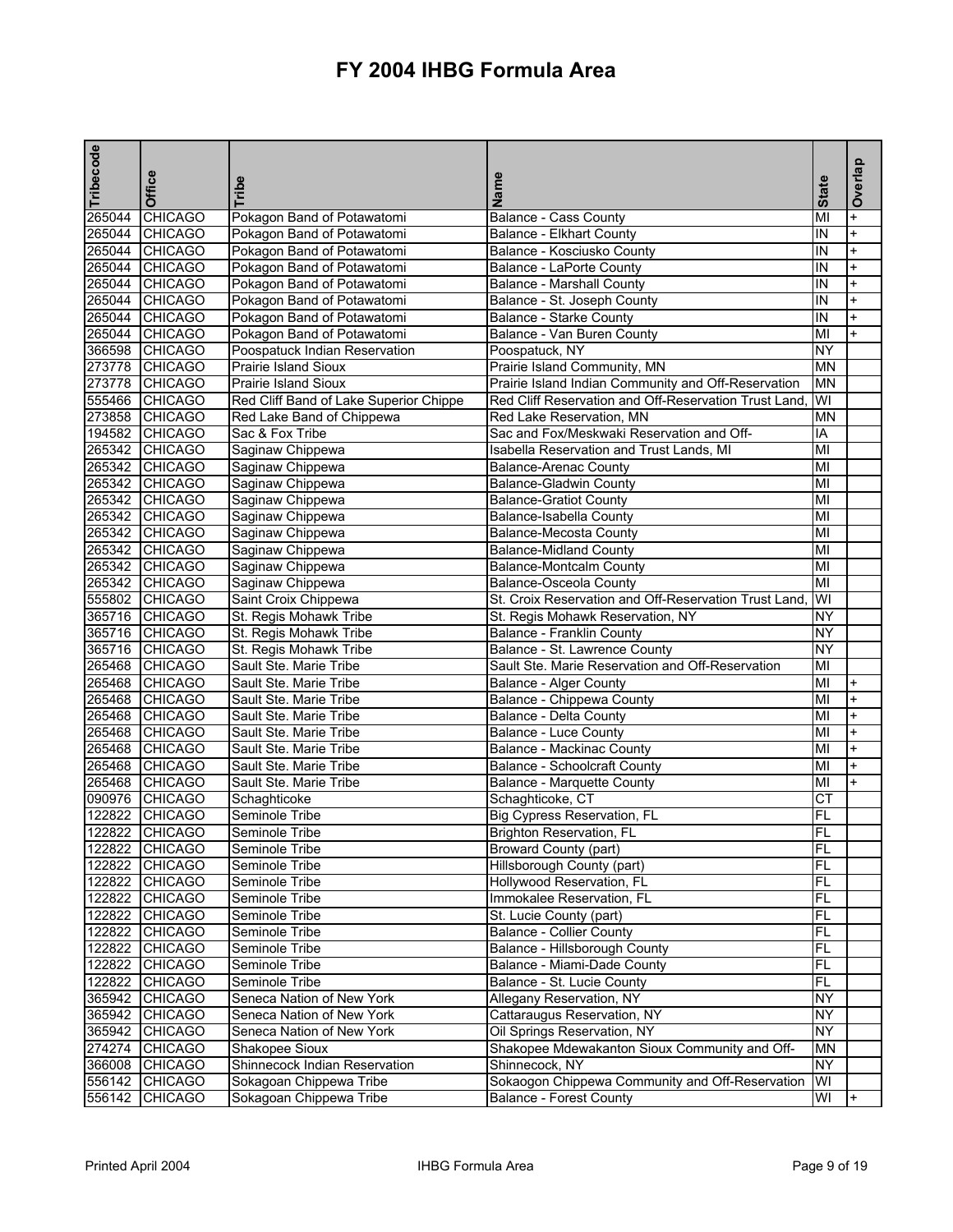| Tribecode | Office         | Tribe                                  | Name                                                  | <b>State</b>             | Overlap |
|-----------|----------------|----------------------------------------|-------------------------------------------------------|--------------------------|---------|
| 556366    | <b>CHICAGO</b> | Stockbridge-Munsee Tribe               | Stockbridge-Munsee Community, WI                      | WI                       |         |
| 366460    | <b>CHICAGO</b> | <b>Tonawanda Band of Senecas</b>       | Tonawanda Reservation, NY                             | <b>NY</b>                |         |
| 366536    | <b>CHICAGO</b> | <b>Tuscarora Nation</b>                | Tuscarora Reservation, NY                             | <b>NY</b>                |         |
| 274660    | <b>CHICAGO</b> | <b>Upper Sioux Indian Community</b>    | Upper Sioux Reservation, MN                           | ΜN                       |         |
| 274660    | <b>CHICAGO</b> | <b>Upper Sioux Indian Community</b>    | Balance - Goodhue County                              | <b>MN</b>                |         |
| 274660    | <b>CHICAGO</b> | <b>Upper Sioux Indian Community</b>    | Balance - Redwood County                              | <b>MN</b>                |         |
| 274660    | <b>CHICAGO</b> | <b>Upper Sioux Indian Community</b>    | <b>Balance - Renville County</b>                      | ΜN                       |         |
|           | 274660 CHICAGO | <b>Upper Sioux Indian Community</b>    | <b>Balance - Scott County</b>                         | <b>MN</b>                |         |
|           | 274660 CHICAGO | <b>Upper Sioux Indian Community</b>    | Balance - Yellow Medicine County                      | <b>MN</b>                |         |
| 372945    | <b>CHICAGO</b> | Waccamaw Siouan State Tribe            | Waccamaw-Siouan, NC                                   | $\overline{\text{NC}}$   |         |
| 250521    | <b>CHICAGO</b> | <b>Wampanoag Tribe</b>                 | Wampanoag-Gay Head TDSA, MA                           | <b>MA</b>                |         |
| 250521    | <b>CHICAGO</b> | Wampanoag Tribe                        | Balance - Dukes County                                | <b>MA</b>                |         |
|           | 274940 CHICAGO | White Earth Band of Minnesota Chippewa | White Earth Reservation and Off-Reservation Trust     | MN                       |         |
|           | 274940 CHICAGO | White Earth Band of Minnesota Chippewa | Balance - Becker County                               | <b>MN</b>                |         |
|           | 274940 CHICAGO | White Earth Band of Minnesota Chippewa | Balance - Clearwater County                           | <b>MN</b>                |         |
|           | 300068 DENVER  | <b>Blackfeet Tribe</b>                 | Blackfeet Reservation and Off-Reservation Trust Land. | MT                       |         |
|           | 460356 DENVER  | <b>Cheyenne River Sioux</b>            | Cheyenne River Reservation and Off-Reservation        | <b>SD</b>                |         |
|           | 300188 DENVER  | Crow Tribe                             | Crow Reservation and Off-Reservation Trust Land, MT   | MT                       |         |
|           | 460434 DENVER  | <b>Crow Creek Sioux</b>                | Crow Creek Reservation, SD                            | SD                       |         |
|           | 460632 DENVER  | Flandreau Santee Sioux                 | Flandreau Reservation, SD                             | <b>SD</b>                |         |
|           | 300298 DENVER  | Fort Belknap Indian Community          | Fort Belknap Reservation and Off-Reservation Trust    | <b>MT</b>                |         |
|           | 380694 DENVER  | <b>Ft. Berthold Affiliated Tribes</b>  | Fort Berthold Reservation, ND                         | <b>ND</b>                |         |
|           | 300302 DENVER  | Fort Peck Assiniboine and Sioux        | Fort Peck Reservation and Off-Reservation Trust       | <b>MT</b>                |         |
|           | 490404 DENVER  | Goshute Reservation                    | Goshute Reservation, NV-UT                            | <b>NV</b>                |         |
|           | 490404 DENVER  | Goshute Reservation                    | Goshute Reservation, NV-UT                            | $\overline{\mathsf{UT}}$ |         |
|           | 461052 DENVER  | Lower Brule Sioux                      | Lower Brule Reservation and Off-Reservation Trust     | <b>SD</b>                |         |
|           | 560560 DENVER  | Northern Arapahoe                      | Wind River Reservation and Off-Reservation Trust      | WY                       |         |
|           | 300572 DENVER  | Northern Cheyenne                      | Northern Cheyenne Reservation and Off-Reservation     | MT                       |         |
|           | 300572 DENVER  | Northern Cheyenne                      | Northern Cheyenne Reservation and Off-Reservation     | SD                       |         |
|           | 490124 DENVER  | NW Band of Shoshone Nation             | Box Elder County (part)                               | UT                       |         |
|           | 490124 DENVER  | NW Band of Shoshone Nation             | <b>Balance-Power County</b>                           | ID                       |         |
|           | 490124 DENVER  | NW Band of Shoshone Nation             | Balance - Box Elder County                            | $\overline{\mathsf{UT}}$ |         |
|           | 461340 DENVER  | Oglala Sioux of Pine Ridge Reservation | Pine Ridge Reservation and Off-Reservation Trust      | <b>NE</b>                |         |
|           | 461340 DENVER  | Oglala Sioux of Pine Ridge Reservation | Pine Ridge Reservation and Off-Reservation Trust      | <b>SD</b>                |         |
|           | 312210 DENVER  | Omaha Tribe                            | Omaha Reservation, IA-NE                              | IA                       |         |
|           | 312210 DENVER  | Omaha Tribe                            | Omaha Reservation, IA-NE                              | <b>NE</b>                |         |
|           | 312418 DENVER  | Ponca Tribe of Nebraska                | Balance - Boyd County                                 | <b>NE</b>                |         |
|           | 312418 DENVER  | Ponca Tribe of Nebraska                | <b>Balance - Burt County</b>                          | <b>NE</b>                |         |
|           | 312418 DENVER  | Ponca Tribe of Nebraska                | Balance - Charles Mix County                          | <b>SD</b>                |         |
|           | 312418 DENVER  | Ponca Tribe of Nebraska                | Balance - Douglas County                              | <b>NE</b>                |         |
|           | 312418 DENVER  | Ponca Tribe of Nebraska                | Balance - Hall County                                 | <b>NE</b>                |         |
|           | 312418 DENVER  | Ponca Tribe of Nebraska                | Balance - Holt County                                 | <b>NE</b>                |         |
|           | 312418 DENVER  | Ponca Tribe of Nebraska                | Balance - Knox County                                 | <b>NE</b>                |         |
|           | 312418 DENVER  | Ponca Tribe of Nebraska                | Balance - Lancaster County                            | <b>NE</b>                |         |
|           | 312418 DENVER  | Ponca Tribe of Nebraska                | Balance - Madison County                              | <b>NE</b>                |         |
|           | 312418 DENVER  | Ponca Tribe of Nebraska                | Balance - Platte County                               | <b>NE</b>                |         |
|           | 312418 DENVER  | Ponca Tribe of Nebraska                | Balance - Pottawattamie County                        | IA                       |         |
|           | 312418 DENVER  | Ponca Tribe of Nebraska                | <b>Balance - Sarpy County</b>                         | <b>NE</b>                |         |
|           | 312418 DENVER  | Ponca Tribe of Nebraska                | Balance - Stanton County                              | <b>NE</b>                |         |
|           | 312418 DENVER  | Ponca Tribe of Nebraska                | Balance - Wayne County                                | <b>NE</b>                |         |
|           | 312418 DENVER  | Ponca Tribe of Nebraska                | Balance - Woodbury County                             | IA                       |         |
|           | 300646 DENVER  | Rocky Boy Chippewa-Cree                | Rocky Boy's Reservation and Off-Reservation Trust     | MT                       |         |
|           | 461448 DENVER  | Rosebud Sioux                          | Rosebud Reservation and Off-Reservation Trust Land,   | <b>SD</b>                |         |
| 461448    | <b>DENVER</b>  | Rosebud Sioux                          | Rosebud Reservation and Trust Lands, SD               | SD                       |         |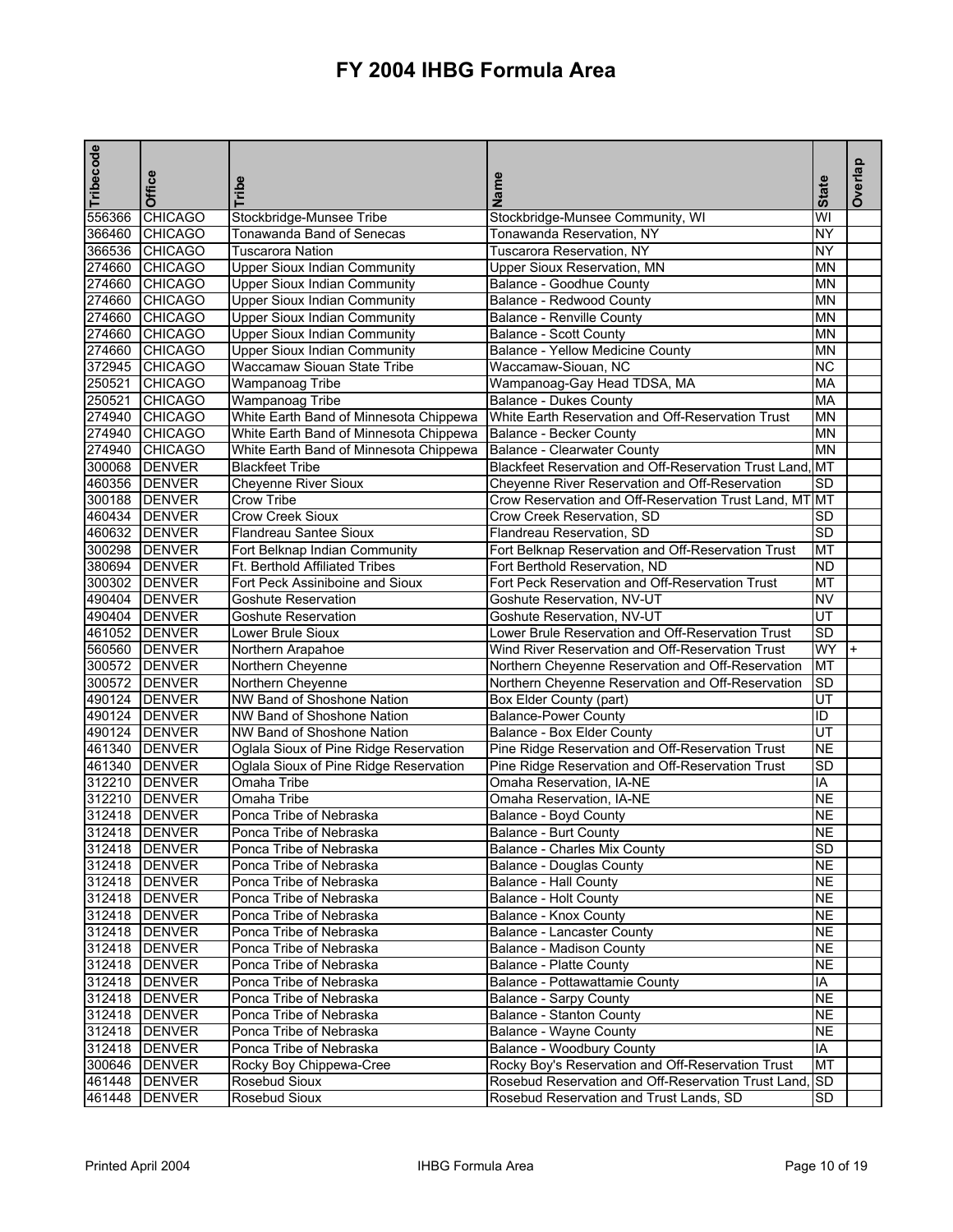| Tribecode | Office                    | Tribe                                  | Name                                                     | <b>State</b>             | Overlap |
|-----------|---------------------------|----------------------------------------|----------------------------------------------------------|--------------------------|---------|
| 300280    | <b>DENVER</b>             | Salish and Kootenai Tribes             | Flathead Reservation, MT                                 | МT                       |         |
|           | 312606 DENVER             | Santee Sioux Tribe                     | Santee Reservation, NE                                   | <b>NE</b>                |         |
|           | 560562 DENVER             | Shoshone Tribe of the Wind River Reser | Wind River Reservation and Off-Reservation Trust         | WY                       |         |
|           | 461526 DENVER             | Sisseton-Wahpeton Sioux                | Lake Traverse Reservation, ND-SD                         | <b>ND</b>                |         |
|           | 461526 DENVER             | Sisseton-Wahpeton Sioux                | Lake Traverse Reservation, ND-SD                         | SD                       |         |
|           | 491130 DENVER             | Skull Valley Band of Goshute           | Skull Valley Reservation, UT                             | UT                       |         |
|           | 380698 DENVER             | Spirit Lake Sioux Tribe                | Spirit Lake Reservation, ND                              | <b>ND</b>                |         |
|           | 081462 DENVER             | Southern Ute Tribe                     | Southern Ute Reservation, CO                             | CO                       |         |
|           | 461552 DENVER             | <b>Standing Rock Sioux</b>             | Standing Rock Reservation, SD                            | <b>ND</b>                |         |
|           | 461552 DENVER             | <b>Standing Rock Sioux</b>             | Standing Rock Reservation, SD                            | $\overline{SD}$          |         |
|           | 381976 DENVER             | Turtle Mountain Band of Chippewa       | Turtle Mountain Reservation and Off-Reservation Trust MT |                          |         |
|           | 381976 DENVER             | Turtle Mountain Band of Chippewa       | Turtle Mountain Reservation and Off-Reservation TrustIND |                          |         |
|           | 381976 DENVER             | Turtle Mountain Band of Chippewa       | Turtle Mountain Reservation and Off-Reservation Trust SD |                          |         |
|           | 491274 DENVER             | Uintah & Ouray Ute Indian Tribe        | Uintah and Ouray Reservation and Off-Reservation         | UT                       |         |
|           | 490920 DENVER             | <b>Utah Paiute Tribe</b>               | Paiute Reservation, UT                                   | UT                       |         |
|           | 490920 DENVER             | <b>Utah Paiute Tribe</b>               | <b>Balance - Beaver County</b>                           | UT                       |         |
|           | 490920 DENVER             | <b>Utah Paiute Tribe</b>               | <b>Balance - Iron County</b>                             | UT                       |         |
|           | 490920 DENVER             | Utah Paiute Tribe                      | <b>Balance - Millard County</b>                          | $\overline{\mathsf{UT}}$ |         |
|           | 490920 DENVER             | <b>Utah Paiute Tribe</b>               | <b>Balance - Sevier County</b>                           | $\overline{\mathtt{UT}}$ |         |
|           | 490920 DENVER             | <b>Utah Paiute Tribe</b>               | <b>Balance - Washington County</b>                       | UT                       |         |
|           | 081546 DENVER             | <b>Ute Mountain Tribe</b>              | Ute Mountain Reservation and Off-Reservation Trust       | CO                       |         |
|           | 081546 DENVER             | <b>Ute Mountain Tribe</b>              | Ute Mountain Reservation and Off-Reservation Trust       | <b>NM</b>                |         |
|           | 081546 DENVER             | <b>Ute Mountain Tribe</b>              | Ute Mountain Reservation and Off-Reservation Trust       | UT                       |         |
|           | 313182 DENVER             | Winnebago Tribe                        | Winnebago Reservation and Off-Reservation Trust          | IA                       |         |
| 313182    | <b>DENVER</b>             | Winnebago Tribe                        | Winnebago Reservation and Off-Reservation Trust          | <b>NE</b>                |         |
| 313182    | <b>DENVER</b>             | Winnebago Tribe                        | Winnebago Reservation, NE                                | <b>NE</b>                |         |
|           | 461892 DENVER             | <b>Yankton Sioux</b>                   | Yankton Reservation, SD                                  | <b>SD</b>                |         |
|           | 480046 OKLAHOMA           | Alabama-Coushatta                      | Alabama-Coushatta Reservation, TX                        | TX                       |         |
| 400002    | <b>OKLAHOMA</b>           | Alabama-Quassarte Tribal Town          | Creek OTSA, OK                                           | OK                       | $+$     |
| 400004    | <b>OKLAHOMA</b>           | Absentee-Shawnee                       | Citizen Potawatomi Nation-Absentee Shawnee Tribe         | ΟK                       |         |
|           | 400004 OKLAHOMA           | Absentee-Shawnee                       | <b>Balance-Cleveland County</b>                          | OK                       |         |
|           | 400004 OKLAHOMA           | Absentee-Shawnee                       | Balance - Lincoln County                                 | ОK                       | $+$     |
| 400110    | <b>OKLAHOMA</b>           | <b>Apache Tribe</b>                    | Kiowa-Comanche-Apache-Fort Sill Apache                   | OK                       |         |
| 400428    | <b>OKLAHOMA</b>           | Caddo Tribe                            | Caddo-Wichita-Delaware OTSA, OK                          | ΟK                       |         |
| 400428    | <b>OKLAHOMA</b>           | Caddo Tribe                            | Kiowa-Comanche-Apache-Fort Sill Apache-Caddo-            | ΟK                       |         |
|           | 400578 OKLAHOMA           | <b>Cherokee Nation</b>                 | Cherokee OTSA, OK                                        | ОΚ                       |         |
| 400584    | <b>OKLAHOMA</b>           | Cheyenne-Arapaho Tribes                | Cheyenne-Arapaho OTSA, OK                                | ОK                       |         |
|           | 400586 OKLAHOMA Chickasaw |                                        | Chickasaw OTSA, OK                                       | OK                       |         |
|           | 220290 OKLAHOMA           | Chitimacha Tribe                       | Chitimacha Reservation, LA                               | LA                       |         |
|           | 400596 OKLAHOMA           | <b>Choctaw Nation</b>                  | Choctaw OTSA, OK                                         | OK                       |         |
|           | 402438 OKLAHOMA           | Citizen Band Potawatomi Tribe          | <b>Balance-Cleveland County</b>                          | OK                       |         |
| 402438    | <b>OKLAHOMA</b>           | Citizen Band Potawatomi Tribe          | Balance - Lincoln County                                 | OK                       |         |
|           | 402438 OKLAHOMA           | Citizen Band Potawatomi Tribe          | Citizen Potawatomi Nation-Absentee Shawnee Tribe         | OK                       |         |
| 400662    | <b>OKLAHOMA</b>           | Comanche Tribe                         | Kiowa-Comanche-Apache-Fort Sill Apache                   | OK                       |         |
|           | 220380 OKLAHOMA           | Coushatta Tribe                        | Coushatta Reservation, LA                                | LA                       |         |
| 400794    | <b>OKLAHOMA</b>           | Delaware Nation of West Oklahoma       | Caddo-Wichita-Delaware OTSA, OK                          | ОK                       |         |
| 400796    | <b>OKLAHOMA</b>           | Delaware Tribe of Indians (Eastern)    | Cherokee OTSA, OK                                        | OK                       |         |
| 400916    | <b>OKLAHOMA</b>           | Eastern Shawnee Tribe                  | Eastern Shawnee OTSA, OK                                 | ОK                       |         |
| 400176    | OKLAHOMA                  | Fort Sill Apache Tribe                 | Kiowa-Comanche-Apache-Fort Sill Apache                   | OK                       |         |
| 201708    | <b>OKLAHOMA</b>           | Iowa Tribe of Kansas and Nebraska      | lowa Reservation and Off-Reservation Trust Land, KS-KS   |                          |         |
| 201708    | <b>OKLAHOMA</b>           | Iowa Tribe of Kansas and Nebraska      | lowa Reservation and Off-Reservation Trust Land, KS-NE   |                          |         |
| 201708    | <b>OKLAHOMA</b>           | Iowa Tribe of Kansas and Nebraska      | Balance - Brown County                                   | KS                       |         |
| 201708    | OKLAHOMA                  | Iowa Tribe of Kansas and Nebraska      | Balance - Doniphan County                                | ΚS                       |         |
| 201708    | <b>OKLAHOMA</b>           | Iowa Tribe of Kansas and Nebraska      | Balance - Richardson County                              | <b>NE</b>                |         |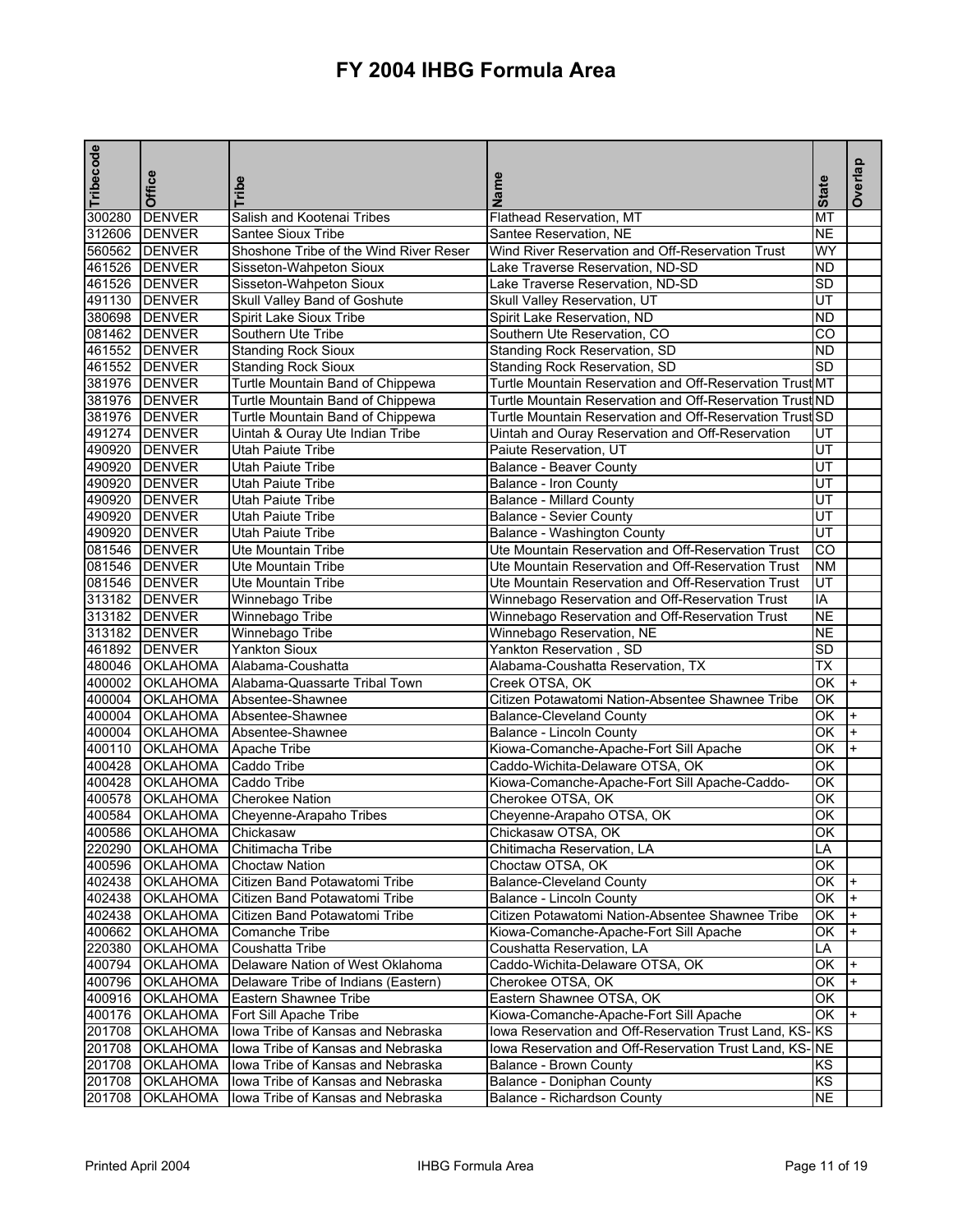| Tribecode | Office          | <b>Tribe</b>                                                      | Name                                              | <b>State</b>             | Overlap |
|-----------|-----------------|-------------------------------------------------------------------|---------------------------------------------------|--------------------------|---------|
| 401532    | <b>OKLAHOMA</b> | lowa Tribe of Oklahoma                                            | lowa OTSA, OK                                     | ΟK                       |         |
| 220883    | <b>OKLAHOMA</b> | Jena Band of Choctaw                                              | Ione Band of Miwok, CA                            | CА                       |         |
| 220883    | <b>OKLAHOMA</b> | Jena Band of Choctaw                                              | Jena Band of Choctaw, LA                          | LA                       |         |
|           | 401580 OKLAHOMA | <b>Kaw Tribe</b>                                                  | Kaw OTSA, OK                                      | ОK                       |         |
|           | 401622 OKLAHOMA | Kialegee Tribal Town                                              | Creek OTSA, OK                                    | ОK                       |         |
|           | 401624 OKLAHOMA | Kickapoo Tribe of Oklahoma                                        | Kickapoo OTSA, OK                                 | OK                       |         |
|           | 201792 OKLAHOMA | Kickapoo Tribe                                                    | Kickapoo Reservation, KS                          | <b>KS</b>                |         |
|           | 401658 OKLAHOMA | <b>Kiowa Tribe</b>                                                | Kiowa-Comanche-Apache-Fort Sill Apache OTSA       | ОK                       |         |
|           | 402012 OKLAHOMA | Miami Tribe                                                       | Miami OTSA, OK                                    | OK                       |         |
|           | 402038 OKLAHOMA | <b>Modoc Tribe</b>                                                | Modoc OTSA, OK                                    | ОK                       |         |
|           | 400724 OKLAHOMA | Muskogee (Creek) Nation                                           | Creek-Seminole Joint Area OTSA, OK                | ОK                       |         |
|           | 400724 OKLAHOMA | Muskogee (Creek) Nation                                           | Creek OTSA, OK                                    | ОK                       |         |
|           | 402312 OKLAHOMA | Osage Tribe                                                       | Osage Reservation, OK                             | ОK                       |         |
|           | 402314 OKLAHOMA | Otoe-Missouria Tribe                                              | Otoe-Missouria OTSA, OK                           | ОK                       |         |
|           | 402315 OKLAHOMA | <b>Ottawa Tribe</b>                                               | Ottawa OTSA, OK                                   | ОK                       |         |
|           | 402354 OKLAHOMA | <b>Pawnee Tribe</b>                                               | Pawnee OTSA, OK                                   | OK                       |         |
|           | 402372 OKLAHOMA | Peoria Tribe                                                      | Miami-Peoria Joint use area, OK                   | ОK                       |         |
|           | 402372 OKLAHOMA | Peoria Tribe                                                      | Peoria OTSA, OK                                   | OK                       |         |
|           | 402420 OKLAHOMA | Ponca Tribe                                                       | Kaw-Ponca Joint OTSA, OK                          | ОK                       |         |
|           | 402420 OKLAHOMA | Ponca Tribe                                                       | Ponca OTSA, OK                                    | OK                       |         |
|           | 402420 OKLAHOMA | Ponca Tribe                                                       | Ponca, OK                                         | OK                       |         |
|           | 202854 OKLAHOMA | Prairie Band of Potawatomi                                        | Prairie Band Potawatomi Reservation, MN           | KS                       |         |
|           | 402474 OKLAHOMA | Quapaw Tribe                                                      | Quapaw OTSA, OK                                   | OK                       |         |
|           | 203068 OKLAHOMA | Sac and Fox of Missouri                                           | Sac and Fox Reservation and Off-Reservation Trust | KS                       |         |
|           | 203068 OKLAHOMA | Sac and Fox of Missouri                                           | Sac and Fox Reservation and Off-Reservation Trust | <b>NE</b>                |         |
|           | 402626 OKLAHOMA | Sac and Fox Tribe                                                 | Sac and Fox OTSA, OK                              | OK                       |         |
|           | 402690 OKLAHOMA | <b>Seminole Nation</b>                                            | Seminole OTSA, OK                                 | ОK                       |         |
|           | 402692 OKLAHOMA | Seneca-Cayuga                                                     | Seneca-Cayuga OTSA, OK                            | ОK                       |         |
|           | 402692 OKLAHOMA | Seneca-Cayuga                                                     | Seneca-Cayuga, OK                                 | $\overline{\mathsf{OK}}$ |         |
|           | 401849 OKLAHOMA | Shawnee                                                           | Cherokee OTSA, OK                                 | OK                       |         |
|           | 482812 OKLAHOMA | Texas Band of Kickapoo Indians                                    | Kickapoo Reservation, TX                          | TX                       |         |
|           | 482812 OKLAHOMA |                                                                   |                                                   | ТX                       |         |
|           | 402998 OKLAHOMA | Texas Band of Kickapoo Indians<br><b>Thlopthlocco Tribal Town</b> | <b>Balance - Maverick County</b>                  | ОK                       |         |
| 403020    |                 |                                                                   | Creek OTSA, OK                                    |                          |         |
|           | <b>OKLAHOMA</b> | <b>Tonkawa Tribe</b>                                              | Tonkawa OTSA, OK                                  | OK                       |         |
|           | 221810 OKLAHOMA | Tunica-Biloxi Tribe                                               | Tunica-Biloxi Reservation, LA                     | LA                       |         |
|           | 221810 OKLAHOMA | Tunica-Biloxi Tribe                                               | Balance - Avoyelles Parish                        | LA                       |         |
|           | 221810 OKLAHOMA | Tunica-Biloxi Tribe                                               | Balance - Rapides Parish                          | LA                       |         |
|           |                 | 401582 OKLAHOMA United Keetoowah                                  | Cherokee OTSA, OK                                 | OK                       |         |
|           | 403286 OKLAHOMA | <b>Wichita Tribe</b>                                              | Caddo-Wichita-Delaware OTSA, OK                   | OK                       |         |
|           | 403332 OKLAHOMA | Wyandotte                                                         | Wyandotte OTSA, OK                                | OK                       |         |
|           | 403332 OKLAHOMA | Wyandotte                                                         | Balance - Newton County                           | MO                       |         |
|           | 350002 PHOENIX  | Acoma Pueblo                                                      | Acoma Pueblo and Off-Reservation Trust Land, NM   | NM                       |         |
|           | 060005 PHOENIX  | Agua Caliente Band of Cahuilla                                    | Agua Caliente Reservation, CA                     | СA                       |         |
|           | 060062 PHOENIX  | Alturas Rancheria                                                 | Alturas Rancheria, CA                             | СA                       |         |
|           | 060194 PHOENIX  | Auburn Rancheria                                                  | <b>Balance - Placer County</b>                    | СA                       |         |
|           | 060199 PHOENIX  | Augustine Band of Cahuilla                                        | Riverside County (part)                           | CA                       |         |
|           | 060244 PHOENIX  | Barona Group of Capitan Grande                                    | Barona Rancheria, CA                              | СA                       |         |
|           | 060326 PHOENIX  | Berry Creek Rancheria                                             | Berry Creek Rancheria and Off-Reservation Trust   | СA                       |         |
|           | 060326 PHOENIX  | Berry Creek Rancheria                                             | Balance - Butte County                            | CA                       |         |
|           | 060349 PHOENIX  | Big Lagoon Rancheria                                              | Big Lagoon Rancheria, CA                          | СA                       |         |
|           | 060350 PHOENIX  | <b>Big Pine Band</b>                                              | Big Pine Reservation, CA                          | CA                       |         |
|           | 060351 PHOENIX  | <b>Big Sandy Rancheria</b>                                        | Big Sandy Rancheria, CA                           | СA                       |         |
|           | 060353 PHOENIX  | <b>Big Valley Rancheria</b>                                       | Big Valley Rancheria, CA                          | СA                       |         |
|           | 060353 PHOENIX  | <b>Big Valley Rancheria</b>                                       | Balance - Lake County                             | CA                       | $+$     |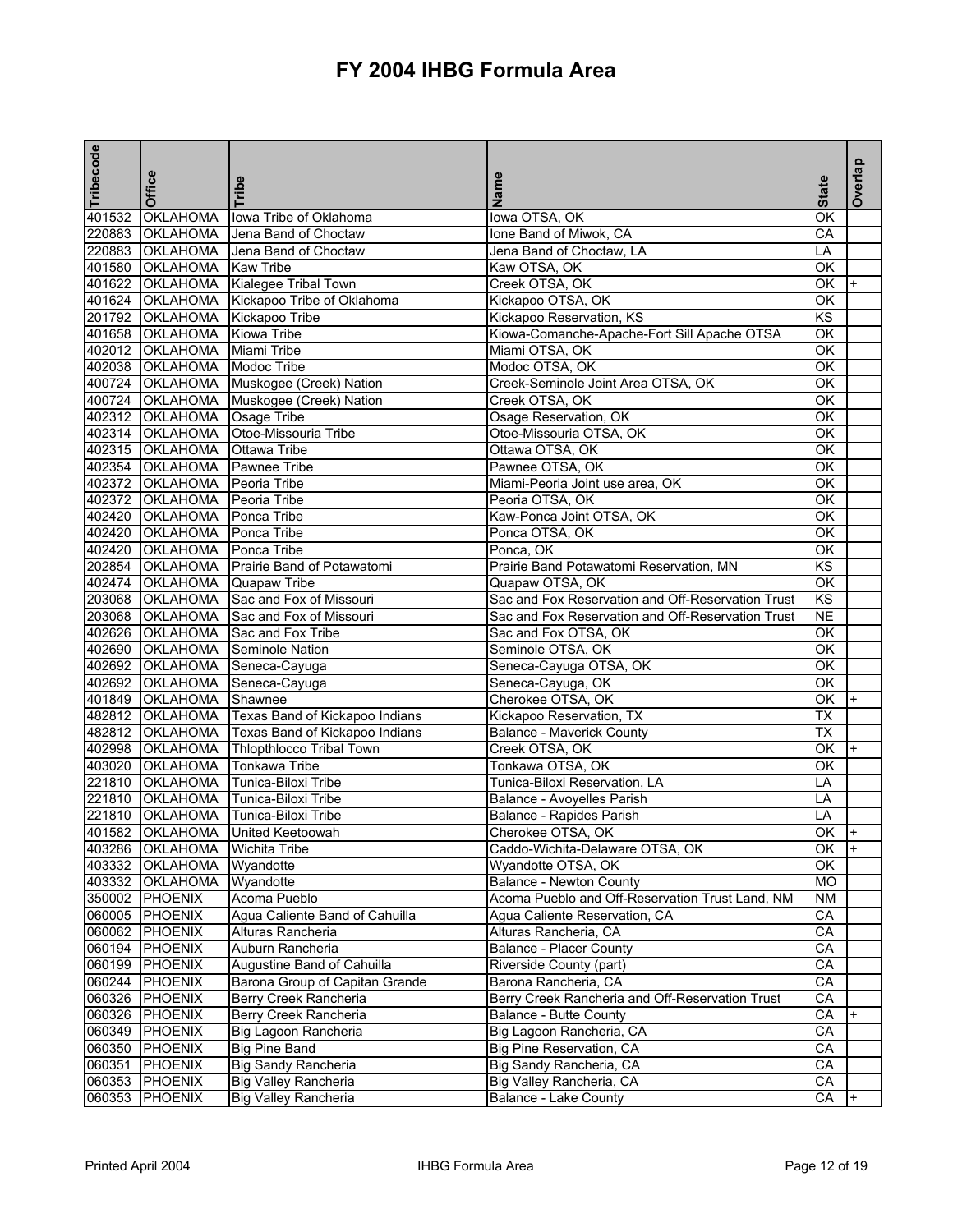| Tribecode | Office         |                                     | Name                                              |                 | Overlap   |
|-----------|----------------|-------------------------------------|---------------------------------------------------|-----------------|-----------|
|           |                | Tribe                               |                                                   | <b>State</b>    |           |
| 060368    | PHOENIX        | <b>Blue Lake Rancheria</b>          | Blue Lake Rancheria, CA                           | CA              |           |
|           | 060431 PHOENIX | Bridgeport Paiute Indian Colony     | Bridgeport Reservation, CA                        | CA              |           |
|           | 060454 PHOENIX | Buena Vista Rancheria               | <b>Balance - Amador County</b>                    | СA              | $\ddot{}$ |
|           | 060481 PHOENIX | Cabazon Band                        | Cabazon Reservation, CA                           | CA              |           |
|           | 060484 PHOENIX | Cahuilla Band                       | Cahuilla Reservation, CA                          | CA              |           |
|           | 063466 PHOENIX | California Valley                   | <b>Calaveras County</b>                           | CA              |           |
|           | 060544 PHOENIX | Campo Band                          | Campo Reservation, CA                             | CA              |           |
|           | 060636 PHOENIX | Cedarville Rancheria                | Cedarville Rancheria, CA                          | CA              |           |
|           | 060658 PHOENIX | Chemehuevi                          | Chemehuevi Reservation, CA                        | CA              |           |
|           | 060680 PHOENIX | Chicken Ranch Rancheria             | Tuolumne County (part)                            | $\overline{CA}$ |           |
|           | 060692 PHOENIX | Chico Rancheria                     | Mechoopda, CA                                     | CA              | $\ddot{}$ |
|           | 060692 PHOENIX | Chico Rancheria                     | <b>Balance - Butte County</b>                     | CA              | $\ddot{}$ |
|           | 060752 PHOENIX | Cloverdale Rancheria                | Balance - Sonoma County                           | CA              |           |
|           | 350124 PHOENIX | Cochiti Pueblo                      | Cochiti Pueblo, NM                                | <b>NM</b>       |           |
|           | 040099 PHOENIX | <b>Cocopah Tribe</b>                | Cocopah Reservation, AZ                           | AZ              |           |
|           | 040100 PHOENIX | Colorado River Indian Tribes        | Colorado River Reservation, AZ-CA                 | $\overline{AZ}$ |           |
|           | 040100 PHOENIX | <b>Colorado River Indian Tribes</b> | Colorado River Reservation, AZ-CA                 | СA              |           |
|           | 060794 PHOENIX | Colusa Rancheria                    | Colusa Rancheria, CA                              | CA              |           |
|           | 060842 PHOENIX | Cortina Rancheria                   | Cortina Rancheria, CA                             | CA              |           |
|           | 060842 PHOENIX | Cortina Rancheria                   | Yolo County (part)                                | CA              | $+$       |
|           | 060866 PHOENIX | Coyote Valley Band                  | Coyote Valley Reservation, CA                     | CA              |           |
|           | 060866 PHOENIX | <b>Coyote Valley Band</b>           | Balance - Mendocino County                        | CA              | $+$       |
|           | 060866 PHOENIX | Coyote Valley Band                  | Balance - Sonoma County                           | CA              | $\ddot{}$ |
|           | 063739 PHOENIX | Death Valley Timba-Sha              | Balance - Inyo County                             | CA              |           |
|           | 061036 PHOENIX | Dry Creek Rancheria                 | Dry Creek Rancheria, CA                           | CA              |           |
|           | 061036 PHOENIX | Dry Creek Rancheria                 | <b>Balance - Sonoma County</b>                    | CA              |           |
|           | 320041 PHOENIX | Duck Valley Shoshone-Paiute         | Duck Valley Reservation, ID-NV                    | ID              |           |
|           | 320041 PHOENIX | Duck Valley Shoshone-Paiute         | Duck Valley Reservation, ID-NV                    | <b>NV</b>       |           |
|           | 320043 PHOENIX | Duckwater Shoshone                  | Duckwater Reservation, NV                         | <b>NV</b>       |           |
|           | 061118 PHOENIX | Elk Valley Rancheria                | Elk Valley Rancheria, CA                          | CA              |           |
|           | 320062 PHOENIX | <b>Ely Shoshone</b>                 | Ely Reservation, NV                               | <b>NV</b>       |           |
|           | 061218 PHOENIX | Enterprise Rancheria                | Enterprise Rancheria, CA                          | CA              |           |
|           | 061218 PHOENIX | Enterprise Rancheria                | Balance - Butte County                            | CA              |           |
|           | 060920 PHOENIX | Ewiiaapaayp Band of Kumeyaay        | San Diego County (part)                           | CA              |           |
|           | 320070 PHOENIX | Fallon Paiute-Shoshone              | Fallon Paiute-Shoshone Colony, NV                 | NV              |           |
|           | 320070 PHOENIX | Fallon Paiute-Shoshone              | Fallon Paiute-Shoshone Reservation and Off-       | <b>NV</b>       |           |
|           | 061342 PHOENIX | <b>Fort Bidwell</b>                 | Fort Bidwell Reservation, CA                      | CA              |           |
|           | 061342 PHOENIX | Fort Bidwell                        | <b>Balance - Modoc County</b>                     | CA              |           |
|           | 061348 PHOENIX | Fort Independence                   | Fort Independence Reservation, CA                 | CA              |           |
|           | 320074 PHOENIX | Fort McDermitt Paiute and Shoshone  | Fort McDermitt Reservation, NV-OR                 | NV              |           |
|           | 320074 PHOENIX | Fort McDermitt Paiute and Shoshone  | Fort McDermitt Reservation, NV-OR                 | 0R              |           |
|           | 040164 PHOENIX | Fort McDowell Yavapai Nation        | Fort McDowell Reservation, AZ                     | AZ              |           |
|           | 061358 PHOENIX | Fort Mojave Tribe                   | Fort Mojave Reservation and Off-Reservation Trust | AZ              |           |
|           | 061358 PHOENIX | Fort Mojave Tribe                   | Fort Mojave Reservation and Off-Reservation Trust | CA              |           |
|           | 061358 PHOENIX | Fort Mojave Tribe                   | Fort Mojave Reservation and Off-Reservation Trust | NV              |           |
|           | 040176 PHOENIX | Gila River                          | Gila River Reservation, AZ                        | AZ              |           |
|           | 061502 PHOENIX | Graton Rancheria                    | <b>Balance - Marin County</b>                     | CA              |           |
|           | 061502 PHOENIX | Graton Rancheria                    | Balance - Sonoma County                           | CA              | $+$       |
|           | 061520 PHOENIX | Greenville Rancheria                | Greenville Rancheria, CA                          | CA              |           |
|           | 061520 PHOENIX | Greenville Rancheria                | <b>Balance - Plumas County</b>                    | CA              |           |
|           | 061520 PHOENIX | Greenville Rancheria                | Balance - Tehama County                           | CA              |           |
|           | 061526 PHOENIX | Grindstone Rancheria                | Grindstone Rancheria, CA                          | CA              |           |
|           | 061526 PHOENIX | Grindstone Rancheria                | Balance - Glenn County                            | СA              |           |
|           | 061548 PHOENIX | Guidiville Rancheria                | Guidiville Rancheria & Balance-Mendocino          | СA              |           |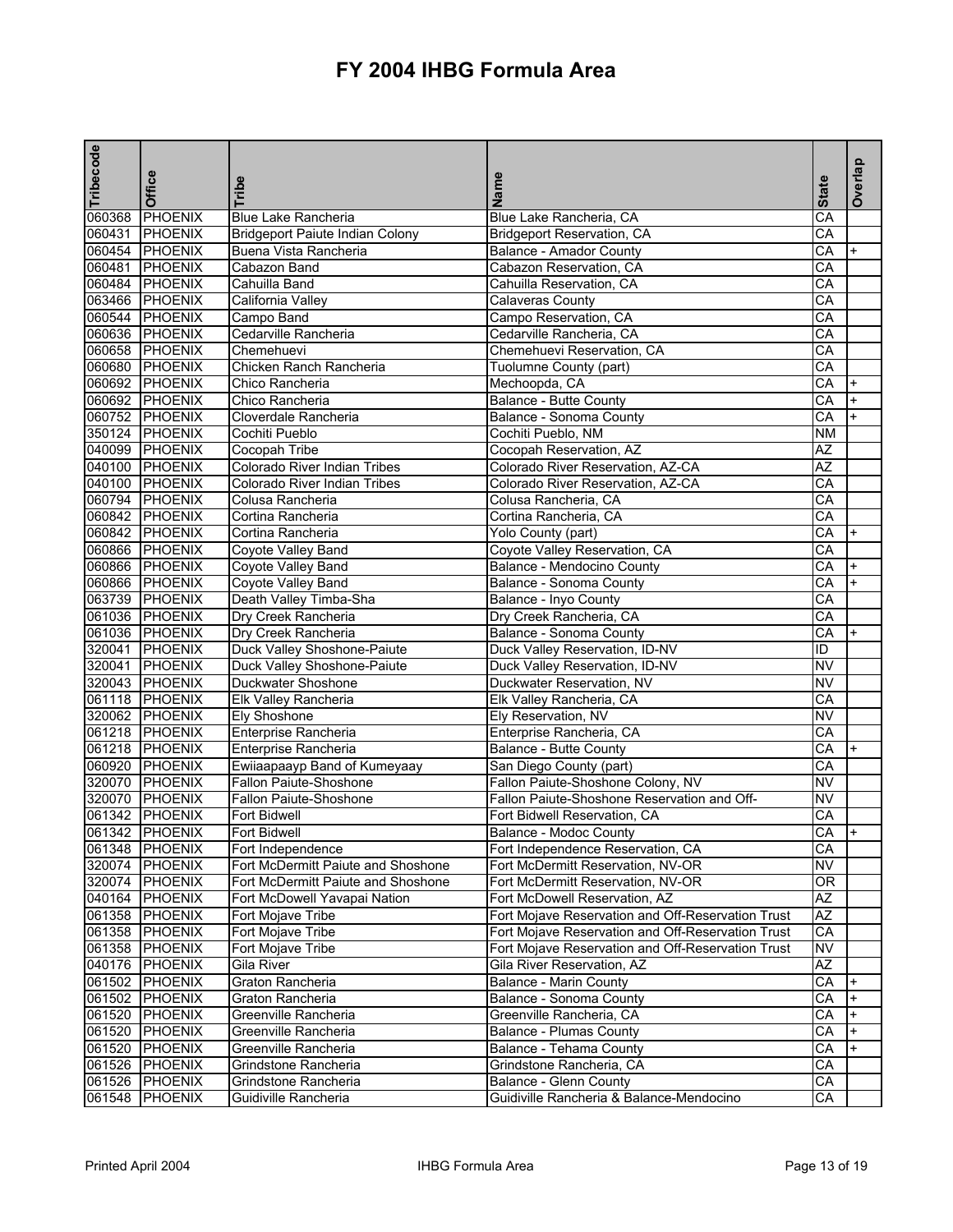| Tribecode | Office         | Tribe                            | Name                                                | <b>State</b>    | Overlap |
|-----------|----------------|----------------------------------|-----------------------------------------------------|-----------------|---------|
| 040209    | PHOENIX        | Havasupai                        | Havasupai Reservation, AZ                           | AZ              |         |
|           | 040218 PHOENIX | Hopi                             | Hopi Reservation and Off-Reservation Trust Land, AZ | ΑZ              |         |
|           | 061684 PHOENIX | <b>Hopland Rancheria</b>         | Hopland Rancheria & Bal-Mendocino, CA               | CА              |         |
|           | 061682 PHOENIX | Hoopa Valley                     | Hoopa Valley Reservation, CA                        | СA              |         |
|           | 040224 PHOENIX | Hualapai                         | Hualapai Reservation and Trust Lands, AZ            | AZ              |         |
|           | 061718 PHOENIX | Inaja Band                       | San Diego County (part)                             | $\overline{CA}$ |         |
|           | 061748 PHOENIX | Ione Band of Miwok Indians       | Balance - Amador County                             | CA              | $+$     |
|           | 350294 PHOENIX | <b>Isleta Pueblo</b>             | Isleta Pueblo, NM                                   | <b>NM</b>       |         |
|           | 061778 PHOENIX | Jackson Rancheria                | Amador County (part)                                | CA              |         |
|           | 061780 PHOENIX | Jamul Indian Village             | Jamul Indian Village, CA                            | CA              |         |
|           | 350306 PHOENIX | Jemez Pueblo                     | Jemez Pueblo, NM                                    | <b>NM</b>       |         |
|           | 350314 PHOENIX | Jicarilla Reservation            | Jicarilla Apache Reservation, NM                    | <b>NM</b>       |         |
|           | 040230 PHOENIX | Kaibab Band of Paiute            | Kaibab Reservation, AZ                              | AZ              |         |
|           | 061785 PHOENIX | Karuk                            | Karuk Reservation and Off-Reservation Trust Land,   | CA              |         |
|           | 061785 PHOENIX | Karuk                            | Balance - Humboldt County                           | CA              |         |
|           | 350318 PHOENIX | Laguna Pueblo                    | Laguna Pueblo and Off-Reservation Trust Land, NM    | <b>NM</b>       |         |
|           | 061864 PHOENIX | La Jolla Band                    | La Jolla Reservation, CA                            | CA              |         |
|           | 061924 PHOENIX | La Posta Band                    | La Posta Reservation, CA                            | CA              |         |
|           | 320109 PHOENIX | Las Vegas Colony                 | Las Vegas Colony, NV                                | <b>NV</b>       |         |
|           | 061964 PHOENIX | Laytonville Rancheria            | Laytonville Rancheria, CA                           | CA              |         |
|           | 061964 PHOENIX | Laytonville Rancheria            | Balance - Mendocino County                          | CA              | $+$     |
|           | 062084 PHOENIX | Lone Pine Paiute-Shoshone        | Lone Pine Reservation, CA                           | СA              |         |
|           | 062084 PHOENIX | Lone Pine Paiute-Shoshone        | Balance - Mono County                               | CA              |         |
|           | 062126 PHOENIX | Los Coyotes Band of Cahuilla     | Los Coyotes Reservation, CA                         | CA              |         |
|           | 320115 PHOENIX | Lovelock Colony                  | Lovelock Colony, NV                                 | <b>NV</b>       |         |
|           | 062135 PHOENIX | Lower Lake Rancheria             | Balance - Sonoma County                             | CA              |         |
|           | 062150 PHOENIX | Lytton Rancheria of California   | Balance - Sonoma County                             | CA              |         |
|           | 062176 PHOENIX | Manchester Point Arena Rancheria | Manchester Point Rancheria                          | CA              |         |
|           | 062176 PHOENIX | Manchester Point Arena Rancheria | Balance - Mendocino County                          | CA              |         |
|           | 062180 PHOENIX | Manzanita Band                   | Manzanita Reservation, CA                           | CA              |         |
|           | 062254 PHOENIX | Mesa Grande Band                 | Mesa Grande Reservation, CA                         | СA              |         |
|           | 350420 PHOENIX | <b>Mescalero Reservation</b>     | Mescalero Reservation, NM                           | ΝM              |         |
|           | 062259 PHOENIX | Middletown Rancheria             | Middletown Rancheria, CA                            | CA              |         |
|           | 062259 PHOENIX | Middletown Rancheria             | Balance - Lake County                               | CA              |         |
|           | 320126 PHOENIX | Moapa Band of Paiute             | Moapa River Reservation, NV                         | <b>NV</b>       |         |
|           | 062350 PHOENIX | Mooretown Rancheria              | Mooretown Rancheria, CA                             | CА              |         |
|           | 062350 PHOENIX | Mooretown Rancheria              | Balance - Butte County                              | CA              | $+$     |
|           | 062371 PHOENIX | Morongo Band of Cahuilla         | Morongo Reservation, CA                             | CA              |         |
|           | 350445 PHOENIX | Nambe Pueblo                     | Nambe Pueblo and Off-Reservation Trust Land, NM     | <b>NM</b>       |         |
|           | 040281 PHOENIX | Navajo Nation                    | Navajo Nation Reservation and Off-Reservation Trust | AZ              |         |
|           | 040281 PHOENIX | Navajo Nation                    | Navajo Nation Reservation and Off-Reservation Trust | NM              |         |
|           | 040281 PHOENIX | Navajo Nation                    | Navajo Nation Reservation and Off-Reservation Trust | UT              |         |
|           | 062474 PHOENIX | North Fork Racheria              | Balance Fresno County, CA                           | CA              |         |
|           | 062474 PHOENIX | North Fork Rancheria             | Balance Madura County, CA                           | CA              |         |
|           | 062474 PHOENIX | North Fork Rancheria             | North Fork Rancheria, CA                            | CA              |         |
|           | 350458 PHOENIX | Picuris Pueblo                   | Picuris Pueblo, NM                                  | <b>NM</b>       |         |
|           | 060356 PHOENIX | Paiute-Shoshone of Bishop Colony | Bishop Rancheria, CA                                | CA              |         |
|           | 350460 PHOENIX | Pajoaque Pueblo                  | Pojoaque Pueblo, NM                                 | <b>NM</b>       |         |
|           | 062646 PHOENIX | Pala Bank                        | Pala Reservation, CA                                | СA              |         |
|           | 040302 PHOENIX | Pascua Yaqui Tribe               | Guadalupe Town                                      | AZ              |         |
|           | 040302 PHOENIX | Pascua Yaqui Tribe               | Pascua Yaqui Reservation, AZ                        | AZ              |         |
|           | 062734 PHOENIX | Paskenta Band of Nomlaki Indian  | Balance - Tehama County                             | CA              |         |
| 062737    | PHOENIX        | Pauma Band                       | Pauma and Yuima Reservation, CA                     | СA              |         |
|           | 062741 PHOENIX | Pechanga Band                    | Pechanga Reservation, CA                            | CA              |         |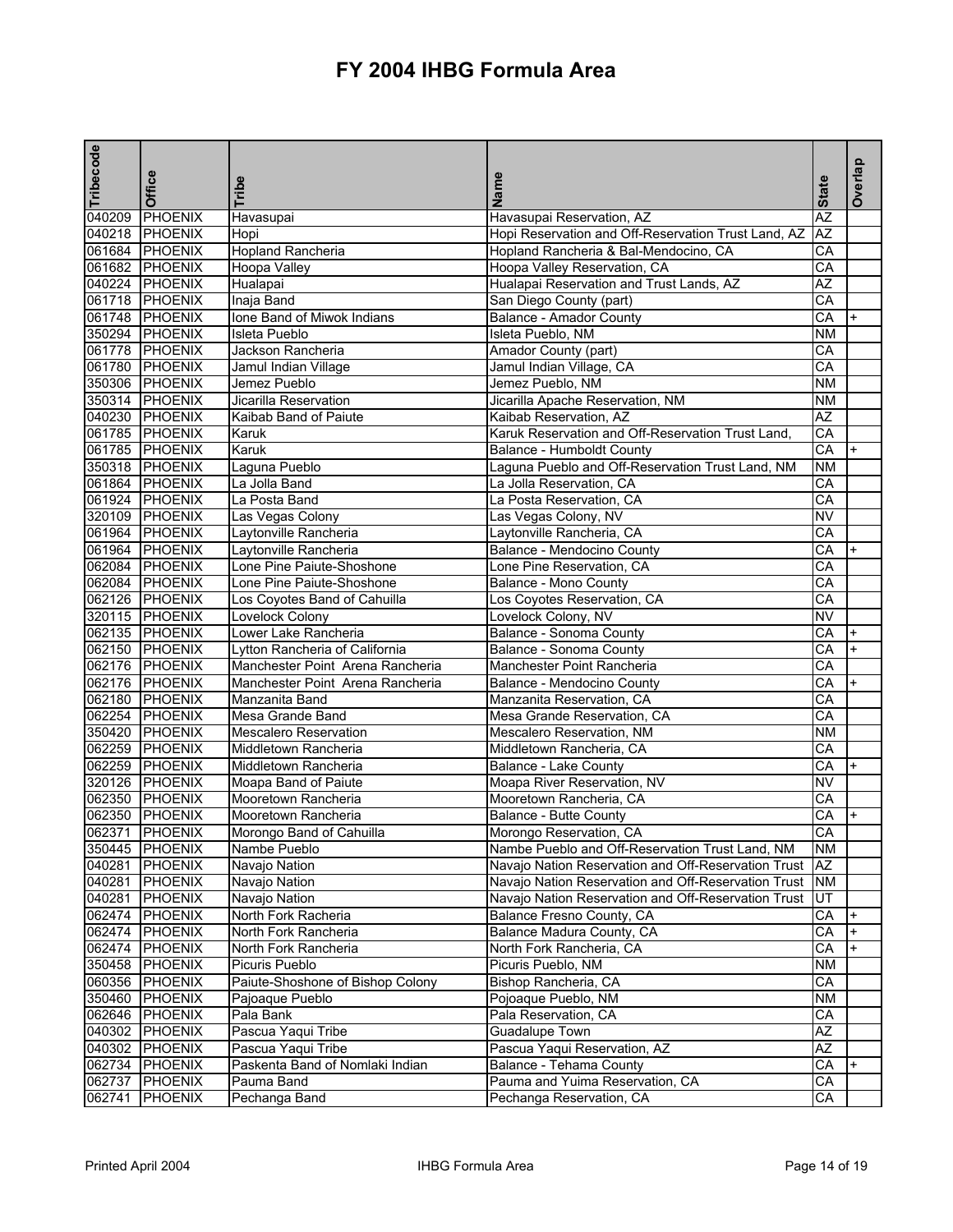| Tribecode | Office         | <b>Tribe</b>                     | Name                                               | <b>State</b>    | Overlap   |
|-----------|----------------|----------------------------------|----------------------------------------------------|-----------------|-----------|
|           |                |                                  |                                                    |                 |           |
|           | 062762 PHOENIX | Picayune Rancheria               | Picayune Rancheria, CA                             | СA              | $\ddot{}$ |
|           | 062762 PHOENIX | Picayune Rancheria               | Balance - Fresno County                            | CА              | $\ddot{}$ |
|           | 062762 PHOENIX | Picayune Rancheria               | Balance - Madera County                            | CA              | $\ddot{}$ |
|           | 062762 PHOENIX | Picayune Rancheria               | Balance - Mariposa County                          | СA              |           |
|           | 062779 PHOENIX | Pinoleville Rancheria            | Pinoleville Rancheria, CA                          | CA              |           |
|           | 062779 PHOENIX | Pinoleville Rancheria            | Balance - Mendocino County                         | CA              |           |
|           | 062788 PHOENIX | <b>Pit River Tribe</b>           | Big Bend Rancheria, CA                             | CA              |           |
|           | 062788 PHOENIX | <b>Pit River Tribe</b>           | Likely Rancheria, CA                               | СA              |           |
|           | 062788 PHOENIX | <b>Pit River Tribe</b>           | Lookout Rancheria, CA                              | CA              |           |
|           | 062788 PHOENIX | <b>Pit River Tribe</b>           | Montgomery Creek Rancheria, CA                     | CA              |           |
|           | 062788 PHOENIX | <b>Pit River Tribe</b>           | Pit River Trust Lands, CA                          | CA              |           |
|           | 062788 PHOENIX | <b>Pit River Tribe</b>           | Roaring Creek Rancheria, CA                        | CA              |           |
|           | 062788 PHOENIX | <b>Pit River Tribe</b>           | XL Ranch, CA                                       | СA              |           |
|           | 062788 PHOENIX | <b>Pit River Tribe</b>           | Balance - Modoc County                             | CA              |           |
|           | 062788 PHOENIX | <b>Pit River Tribe</b>           | Balance - Shasta County                            | CA              |           |
|           | 062894 PHOENIX | Potter Valley Rancheria          | Balance - Mendocino County                         | CA              |           |
|           | 320148 PHOENIX | Pyramid Lake Paiute              | Pyramid Lake Reservation, NV                       | <b>NV</b>       |           |
|           | 062911 PHOENIX | <b>Quartz Valley Reservation</b> | Quartz Valley Reservation, CA                      | CA              |           |
|           | 062911 PHOENIX | Quartz Valley Reservation        | Balance - Siskiyou County                          | CA              |           |
|           | 062912 PHOENIX | Quechan Tribe                    | Fort Yuma Reservation, AZ-CA                       | AZ              |           |
|           | 062912 PHOENIX | Quechan Tribe                    | Fort Yuma Reservation, AZ-CA                       | CA              |           |
|           | 062922 PHOENIX | Ramona Band                      | Riverside County (part)                            | CA              |           |
|           | 062960 PHOENIX | Redding Rancheria                | Redding Rancheria, CA                              | СA              |           |
|           | 062960 PHOENIX | Redding Rancheria                | <b>Balance - Shasta County</b>                     | CA              |           |
|           | 062978 PHOENIX | Redwood Valley Rancheria         | Redwood Valley Rancheria, CA                       | CA              |           |
|           | 062978 PHOENIX | Redwood Valley Rancheria         | Balance - Mendocino County                         | CA              |           |
|           | 320151 PHOENIX | Reno-Sparks Colony               | Reno-Sparks Colony, NV                             | NV              |           |
|           | 062986 PHOENIX | Resighini Rancheria              | Resighini Rancheria, CA                            | СA              |           |
|           | 063008 PHOENIX | Rincon Reservation               | Rincon Reservation, CA                             | CA              |           |
|           | 063053 PHOENIX | Robinson Rancheria               | Robinson Rancheria and Off-Reservation Trust Land  | CA              |           |
|           | 063053 PHOENIX | Robinson Rancheria               | Balance - Lake County                              | CA              | $+$       |
|           | 063074 PHOENIX | Rohnerville Rancheria            | Rohnerville Rancheria, CA                          | CA              |           |
|           | 060863 PHOENIX | Round Valley Reservation         | Round Valley Reservation and Off-Reservation Trust | CA              |           |
|           | 060863 PHOENIX | Round Valley Reservation         | Balance - Mendocino County                         | CA              |           |
|           | 060863 PHOENIX | Round Valley Reservation         | Balance - Sonoma County                            | CA              |           |
|           | 063134 PHOENIX | Rumsey Rancheria                 | Rumsey Rancheria, CA                               | СA              |           |
|           | 063134 PHOENIX | Rumsey Rancheria                 | Balance - Yolo County                              | СA              | $+$       |
|           | 040368 PHOENIX | Salt River PIma-Maricopa         | Salt River Reservation, AZ                         | ΑZ              |           |
|           | 040372 PHOENIX | San Carlos Apache                | San Carlos Reservation, AZ                         | $\overline{AZ}$ |           |
|           | 350529 PHOENIX | Sandia Pueblo                    | Sandia Pueblo, NM                                  | ΝM              |           |
|           | 350506 PHOENIX | San Felipe Pueblo                | San Felipe Pueblo, NM                              | <b>NM</b>       |           |
|           | 350512 PHOENIX | San Ildefonso Pueblo             | San Ildefonso Pueblo, NM                           | NM              |           |
| 350522    | <b>PHOENIX</b> | San Juan Pueblo                  | San Juan Pueblo, NM                                | <b>NM</b>       |           |
| 350522    | <b>PHOENIX</b> | San Juan Pueblo                  | Balance - Rio Arriba County                        | <b>NM</b>       |           |
|           | 040370 PHOENIX | San Juan Southern Paiute Tribe   | Balance - Coconino County                          | ΑZ              |           |
|           | 063292 PHOENIX | San Manuel Band                  | San Manuel Reservation, CA                         | СA              |           |
|           | 063319 PHOENIX | San Pasqual Band                 | San Pasqual Reservation, CA                        | СA              |           |
| 063398    | <b>PHOENIX</b> | San Rosa Band of Cahuilla        | Santa Rosa Reservation, CA                         | СA              |           |
| 350531    | <b>PHOENIX</b> | Santa Ana Pueblo                 | Santa Ana Pueblo, NM                               | <b>NM</b>       |           |
|           | 350533 PHOENIX | Santa Clara Pueblo               | Santa Clara Pueblo, NM                             | <b>NM</b>       |           |
| 350546    | PHOENIX        | Santo Domingo Pueblo             | Santo Domingo Pueblo, NM                           | ΝM              |           |
| 063399    | <b>PHOENIX</b> | Santa Rosa Rancheria             | Santa Rosa Rancheria, CA                           | СA              |           |
| 063403    |                | Santa Ynez Band of Chumash       | Santa Ynez Reservation, CA                         | СA              |           |
|           | <b>PHOENIX</b> |                                  |                                                    |                 |           |
| 063404    | <b>PHOENIX</b> | Santa Ysabel Reservation         | Santa Ysabel Reservation, CA                       | СA              |           |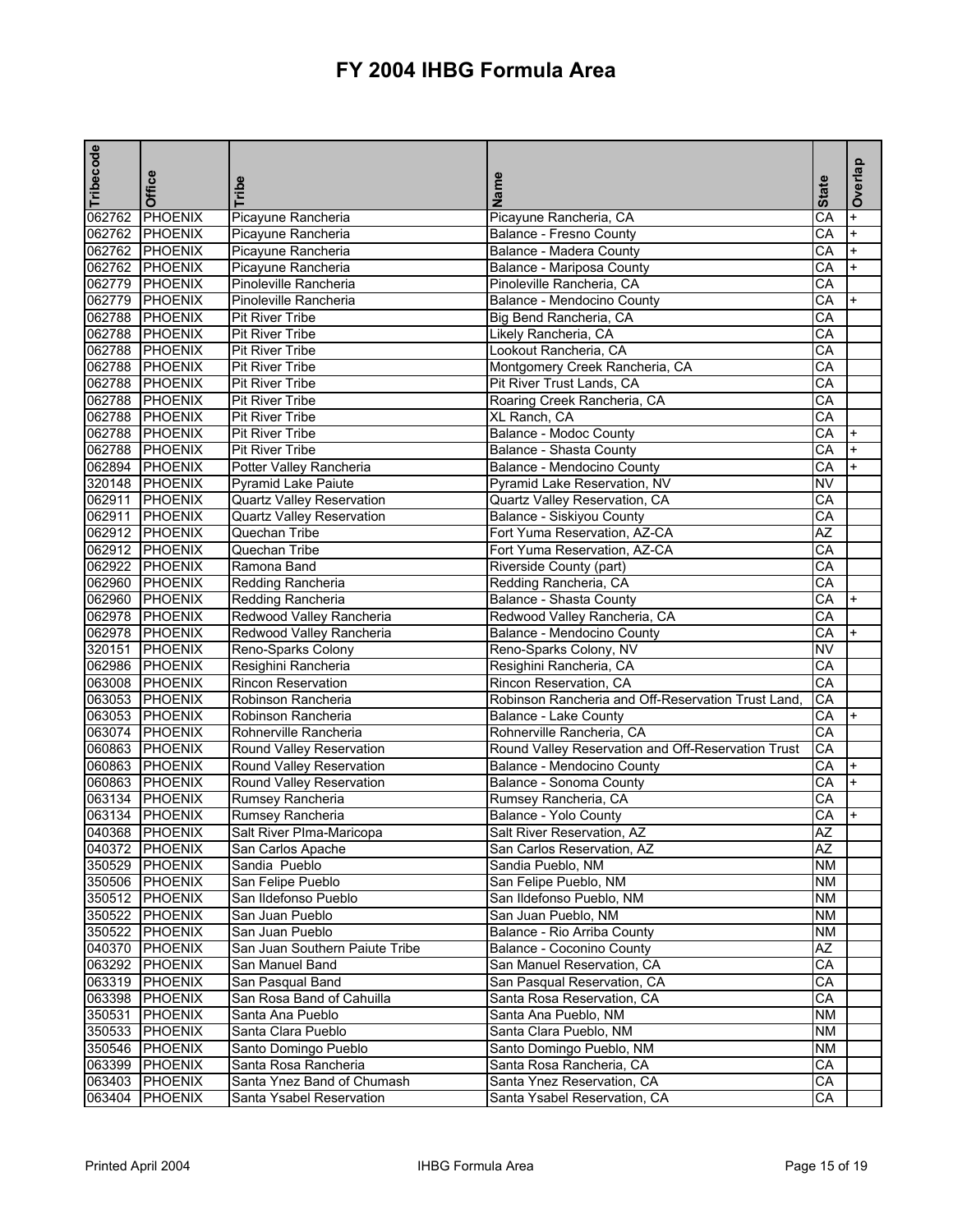| Tribecode | Office         | Tribe                                                 | Name                                               | <b>State</b>           | Overlap   |
|-----------|----------------|-------------------------------------------------------|----------------------------------------------------|------------------------|-----------|
| 063428    | <b>PHOENIX</b> | Scotts Valley (Pomo)                                  | Balance - Lake County                              | CA                     |           |
|           | 063465 PHOENIX | Sherwood Valley Rancheria                             | Sherwood Valley Rancheria, CA                      | CA                     |           |
|           | 063465 PHOENIX | Sherwood Valley Rancheria                             | Balance - Mendocino County                         | СA                     | $\ddot{}$ |
|           | 063467 PHOENIX | Shingle Springs Rancheria                             | Shingle Springs Rancheria, CA                      | СA                     |           |
|           | 063482 PHOENIX | Smith River Rancheria                                 | Smith River Rancheria, CA                          | CA                     |           |
|           | 063482 PHOENIX | Smith River Rancheria                                 | Balance - Coos County                              | 0R                     |           |
|           | 063482 PHOENIX | Smith River Rancheria                                 | <b>Balance - Curry County</b>                      | CA                     | $+$       |
|           | 063482 PHOENIX | Smith River Rancheria                                 | Balance - Del Norte County                         | СA                     |           |
|           | 063482 PHOENIX | Smith River Rancheria                                 | Balance - Humboldt County                          | CA                     | $+$       |
|           | 063482 PHOENIX | Smith River Rancheria                                 | Balance - Josephine County                         | OR.                    |           |
|           | 063484 PHOENIX | Soboba Band                                           | Soboba Reservation, CA                             | CA                     |           |
|           | 063622 PHOENIX | <b>Stewarts Point Rancheria</b>                       | Stewarts Point Rancheria, CA                       | CА                     |           |
|           | 063622 PHOENIX | <b>Stewarts Point Rancheria</b>                       | Balance - Sonoma County                            | СA                     | $+$       |
|           | 061133 PHOENIX | Sulphur Bank Rancheria                                | Sulphur Bank Rancheria, CA                         | CA                     |           |
|           | 061133 PHOENIX | Sulphur Bank Rancheria                                | Balance - Lake County                              | CA                     |           |
|           | 320160 PHOENIX | Summit Lake Paiute Tribe                              | Summit Lake Reservation, NV                        | <b>NV</b>              |           |
|           | 063668 PHOENIX | Susanville Rancheria                                  | Susanville Rancheria, CA                           | СA                     |           |
|           | 063668 PHOENIX | Susanville Rancheria                                  | Balance - Lassen County                            | CA                     |           |
|           | 063679 PHOENIX | Sycuan Band                                           | Sycuan Reservation, CA                             | CA                     |           |
|           | 063681 PHOENIX | <b>Table Bluff Rancheria</b>                          | Table Bluff Reservation and Off-Reservation Trust  | CA                     |           |
|           | 063682 PHOENIX | Table Mountain Rancheria                              | Table Mountain Rancheria, CA                       | CA                     |           |
|           | 350588 PHOENIX | <b>Taos Pueblo</b>                                    | Taos Pueblo and Off-Reservation Trust Land, NM     | ΝM                     |           |
|           | 320170 PHOENIX | Te-Moak                                               | Battle Mountain Reservation, NV                    | <b>NV</b>              |           |
|           | 320170 PHOENIX | Te-Moak                                               | Elko Colony, NV                                    | $\overline{\text{NV}}$ |           |
|           | 320170 PHOENIX | Te-Moak                                               | South Fork Reservation and Off-Reservation Trust   | <b>NV</b>              |           |
|           | 320170 PHOENIX | Te-Moak                                               | Wells Colony, NV                                   | <b>NV</b>              |           |
|           | 350598 PHOENIX | Tesuque Pueblo                                        | Tesuque Pueblo and Off-Reservation Trust Land, NM  | <b>NM</b>              |           |
|           | 040292 PHOENIX | Tohono O'Odham Nation                                 | Tohono O'odham Reservation and Off-Reservation     | <b>AZ</b>              |           |
|           | 040312 PHOENIX | Tonto Apache of Arizona                               | Payson (Yavapai-Apache) Community, AZ              | $\overline{AZ}$        |           |
|           | 063746 PHOENIX | Torres-Martinez Band of Cahuilla                      | Torres-Martinez Reservation, CA                    | CA                     |           |
|           | 063757 PHOENIX | <b>Trinidad Rancheria</b>                             | Trinidad Rancheria and Off-Reservation Trust Land. | CA                     |           |
|           | 063788 PHOENIX | <b>Tule River Indian Tribe</b>                        | Tule River Reservation, CA                         | CA                     |           |
|           | 063794 PHOENIX | <b>Tulomne Rancheria</b>                              | Tuolumne Rancheria and Off-Reservation Trust Land, | CA                     |           |
|           | 063794 PHOENIX | Tulomne Rancheria                                     | Balance - Tuolumne County                          | CA                     |           |
|           | 063822 PHOENIX | <b>Twenty Nine Palms Band</b>                         | Riverside County (part)                            | CА                     |           |
|           | 063822 PHOENIX |                                                       |                                                    | CA                     |           |
|           | 063856 PHOENIX | <b>Twenty Nine Palms Band</b><br>Upper Lake Rancheria | San Bernardino County (part)                       | CA                     |           |
|           |                |                                                       | Upper Lake Rancheria, CA                           |                        | I+        |
|           | 063856 PHOENIX | Upper Lake Rancheria                                  | Balance - Lake County                              | CA                     |           |
|           | 060320 PHOENIX | Utu Utu Gwaiti Paiute                                 | Benton Paiute Reservation, CA                      | CA                     |           |
|           | 063904 PHOENIX | Viejas Group of Capitan Grande                        | Viejas Rancheria, CA                               | CA                     |           |
|           | 320182 PHOENIX | Walker River Paiute Tribe                             | Walker River Reservation, NV                       | <b>NV</b>              |           |
|           | 320185 PHOENIX | <b>Washoe Tribe</b>                                   | Carson Colony, NV                                  | <b>NV</b>              |           |
|           | 320185 PHOENIX | <b>Washoe Tribe</b>                                   | Dresslerville Colony, NV                           | <b>NV</b>              |           |
|           | 320185 PHOENIX | <b>Washoe Tribe</b>                                   | Stewart Community, NV                              | NV                     |           |
|           | 320185 PHOENIX | Washoe Tribe                                          | Woodfords Community, CA                            | СA                     |           |
|           | 040502 PHOENIX | White Mountain Apache (Fort Apache)                   | Fort Apache Reservation, AZ                        | AZ                     |           |
|           | 320198 PHOENIX | Winnemucca Colony                                     | Winnemucca Colony, NV                              | <b>NV</b>              |           |
|           | 040550 PHOENIX | Yavapai-Apache (Camp Verde)                           | Camp Verde Reservation, AZ                         | AZ                     |           |
|           | 040551 PHOENIX | Yavapai-Prescott                                      | Yavapai Reservation, AZ                            | AZ                     |           |
|           | 320208 PHOENIX | Yerington Paiute Tribe                                | Campbell Ranch, NV                                 | <b>NV</b>              |           |
|           | 320208 PHOENIX | Yerington Paiute Tribe                                | Yerington Colony, NV                               | <b>NV</b>              |           |
|           | 320212 PHOENIX | Yomba Shoshone Tribe                                  | Yomba Reservation, NV                              | <b>NV</b>              |           |
|           | 064190 PHOENIX | Yurok Tribe                                           | Yurok Reservation, CA                              | СA                     |           |
|           | 064190 PHOENIX | Yurok Tribe                                           | Balance - Del Norte County                         | СA                     | $+$       |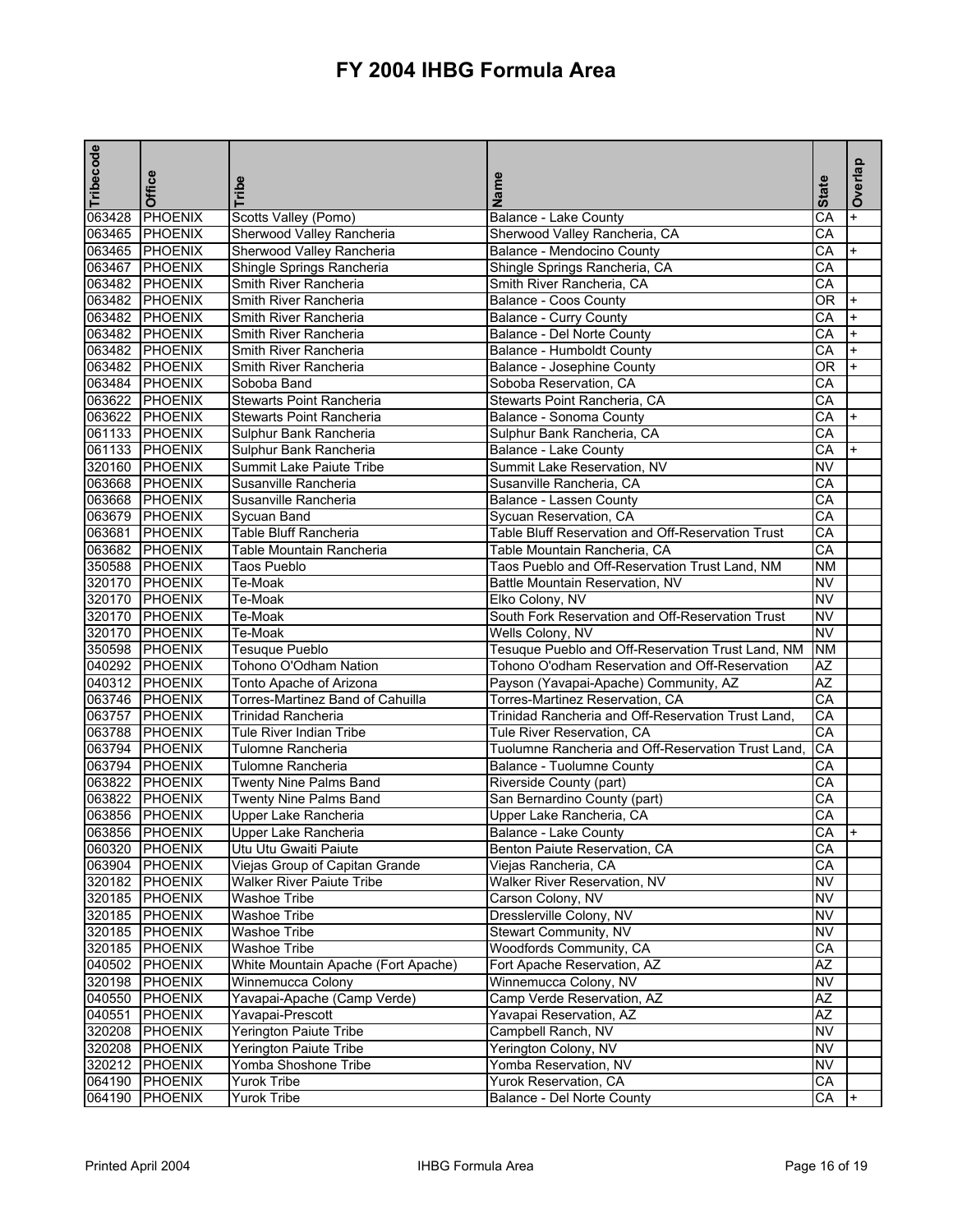| Tribecode | Office         | Tribe                                  | Name                                                     | <b>State</b> | Overlap   |
|-----------|----------------|----------------------------------------|----------------------------------------------------------|--------------|-----------|
|           | 064190 PHOENIX | <b>Yurok Tribe</b>                     | <b>Balance - Humboldt County</b>                         | CA           |           |
|           | 485390 PHOENIX | Ysleta Del Sur                         | Ysleta Del Sur Pueblo and Off-Reservation Trust Land, TX |              |           |
|           | 485390 PHOENIX | Ysleta Del Sur                         | Balance - El Paso County                                 | ТX           |           |
|           | 485390 PHOENIX | Ysleta Del Sur                         | <b>Balance - Hudspeth County</b>                         | <b>TX</b>    |           |
|           | 350670 PHOENIX | Zia Pueblo                             | Zia Pueblo and Off-Reservation Trust Land, NM            | <b>NM</b>    |           |
|           | 350673 PHOENIX | Zuni Tribe                             | Zuni Reservation and Off-Reservation Trust Land, AZ-     | <b>AZ</b>    |           |
|           | 350673 PHOENIX | Zuni Tribe                             | Zuni Reservation and Off-Reservation Trust Land, AZ-     | <b>NM</b>    |           |
|           | 410152 SEATTLE | <b>Burns-Paiute Colony</b>             | Burns Paiute Colony and Off-Reservation Trust Land,      | <b>OR</b>    |           |
|           | 410152 SEATTLE | <b>Burns-Paiute Colony</b>             | <b>Balance - Harney County</b>                           | 0R           |           |
|           | 530224 SEATTLE | <b>Chehalis Confederated Tribes</b>    | Chehalis Reservation, WA                                 | <b>WA</b>    |           |
|           | 160200 SEATTLE | Coeur D'Alene Tribe                    | Coeur d'Alene Reservation, ID                            | ID           |           |
|           | 530290 SEATTLE | <b>Colville Confederated Tribes</b>    | Colville Reservation and Off-Reservation Trust Land,     | <b>WA</b>    |           |
|           | 410272 SEATTLE | Coos Bay Confederated Tribes           | Coos, Lower Umpqua, and Siuslaw Reservation and          | 0R           |           |
|           | 410272 SEATTLE | <b>Coos Bay Confederated Tribes</b>    | <b>Balance - Lincoln County</b>                          | OR.          | $+$       |
|           | 410272 SEATTLE | Coos Bay Confederated Tribes           | <b>Balance - Coos County</b>                             | 0R           |           |
|           | 410272 SEATTLE | <b>Coos Bay Confederated Tribes</b>    | <b>Balance - Curry County</b>                            | CA           |           |
|           | 410272 SEATTLE | <b>Coos Bay Confederated Tribes</b>    | <b>Balance - Douglas County</b>                          | 0R           |           |
|           | 410272 SEATTLE | Coos Bay Confederated Tribes           | Balance - Lane County                                    | 0R           |           |
|           | 410277 SEATTLE | Coquille Indian Tribe                  | Coquille Reservation and Off-Reservation Trust Land,     | <b>OR</b>    |           |
|           | 410277 SEATTLE | Coquille Indian Tribe                  | Balance - Coos County                                    | <b>OR</b>    |           |
|           | 410277 SEATTLE | Coquille Indian Tribe                  | <b>Balance - Curry County</b>                            | <b>OR</b>    | $\ddot{}$ |
|           | 410277 SEATTLE | Coquille Indian Tribe                  | Balance - Douglas County                                 | 0R           |           |
|           | 410277 SEATTLE | Coquille Indian Tribe                  | Balance - Jackson County                                 | 0R           |           |
|           | 410277 SEATTLE | Coquille Indian Tribe                  | Balance - Lane County                                    | 0R           | $+$       |
|           | 410277 SEATTLE | Coquille Indian Tribe                  | ille Reservation and Off-Reservation Trust Land, OR      | 0R           | $+$       |
|           | 530500 SEATTLE | <b>Cowlitz Tribe</b>                   | Balance - Clark County                                   | <b>WA</b>    | $+$       |
|           | 530500 SEATTLE | <b>Cowlitz Tribe</b>                   | <b>Balance - Cowlitz County</b>                          | <b>WA</b>    |           |
|           | 530500 SEATTLE | Cowlitz Tribe                          | <b>Balance - Lewis County</b>                            | <b>WA</b>    | $+$       |
|           | 530500 SEATTLE | Cowlitz Tribe                          | Balance - Skamania County                                | <b>WA</b>    |           |
|           | 530500 SEATTLE | <b>Cowlitz Tribe</b>                   | <b>Balance - Pierce County</b>                           | <b>WA</b>    |           |
|           | 410302 SEATTLE | <b>Cow Creek Tribes</b>                | Cow Creek Reservation, SD                                | 0R           |           |
|           | 410302 SEATTLE | <b>Cow Creek Tribes</b>                | <b>Balance - Deschutes County</b>                        | 0R           |           |
|           | 410302 SEATTLE | <b>Cow Creek Tribes</b>                | Balance - Josephine County                               | 0R           | $+$       |
|           | 410302 SEATTLE | <b>Cow Creek Tribes</b>                | Balance - Klamath County                                 | 0R           | $+$       |
|           | 410302 SEATTLE | <b>Cow Creek Tribes</b>                | <b>Balance - Coos County</b>                             | 0R           | $+$       |
|           | 410302 SEATTLE | <b>Cow Creek Tribes</b>                | <b>Balance - Douglas County</b>                          | 0R           |           |
|           | 410302 SEATTLE | Cow Creek Tribes                       | Balance - Jackson County                                 | 0R           | $+$       |
|           | 410302 SEATTLE | <b>Cow Creek Tribes</b>                | Balance - Lane County                                    | OR           |           |
|           | 160348 SEATTLE | Fort Hall Shoshone-Bannock             | Fort Hall Reservation and Off-Reservation Trust Land,    | ID           |           |
|           | 410530 SEATTLE | <b>Grand Ronde Confederated Tribes</b> | Grand Ronde Reservation, OR                              | OR.          |           |
|           | 410530 SEATTLE | <b>Grand Ronde Confederated Tribes</b> | <b>Balance - Marion County</b>                           | OR           |           |
|           | 410530 SEATTLE | <b>Grand Ronde Confederated Tribes</b> | <b>Balance - Multnomah County</b>                        | OR.          |           |
|           | 410530 SEATTLE | <b>Grand Ronde Confederated Tribes</b> | Balance - Polk County                                    | 0R           |           |
|           | 410530 SEATTLE | <b>Grand Ronde Confederated Tribes</b> | <b>Balance - Tillamook County</b>                        | 0R           |           |
|           | 410530 SEATTLE | <b>Grand Ronde Confederated Tribes</b> | Balance - Washington County                              | OR.          |           |
|           | 410530 SEATTLE | <b>Grand Ronde Confederated Tribes</b> | Balance - Yamhill County                                 | 0R           |           |
|           | 530664 SEATTLE | Hoh Indian Tribe                       | Hoh Reservation, WA                                      | WA.          |           |
|           | 530664 SEATTLE | Hoh Indian Tribe                       | Balance - Clallam County                                 | <b>WA</b>    |           |
|           | 530664 SEATTLE | Hoh Indian Tribe                       | Balance - Grays Harbor County                            | WA.          |           |
|           | 530697 SEATTLE | Jamestown S'Klallam Tribe              | Jamestown S'Klallam Reservation and Off-Reservation WA   |              |           |
|           |                |                                        |                                                          |              |           |
| 530697    | SEATTLE        | Jamestown S'Klallam Tribe              | Balance - Clallam County                                 | WA           |           |
|           | 530697 SEATTLE | Jamestown S'Klallam Tribe              | Balance - Jefferson County                               | <b>WA</b>    |           |
|           | 530710 SEATTLE | Kalispel Indian Community              | Kalispel Reservation, WA                                 | WA           |           |
| 410758    | <b>SEATTLE</b> | Klamath Indian Tribe                   | Klamath Reservation, OR                                  | OR.          |           |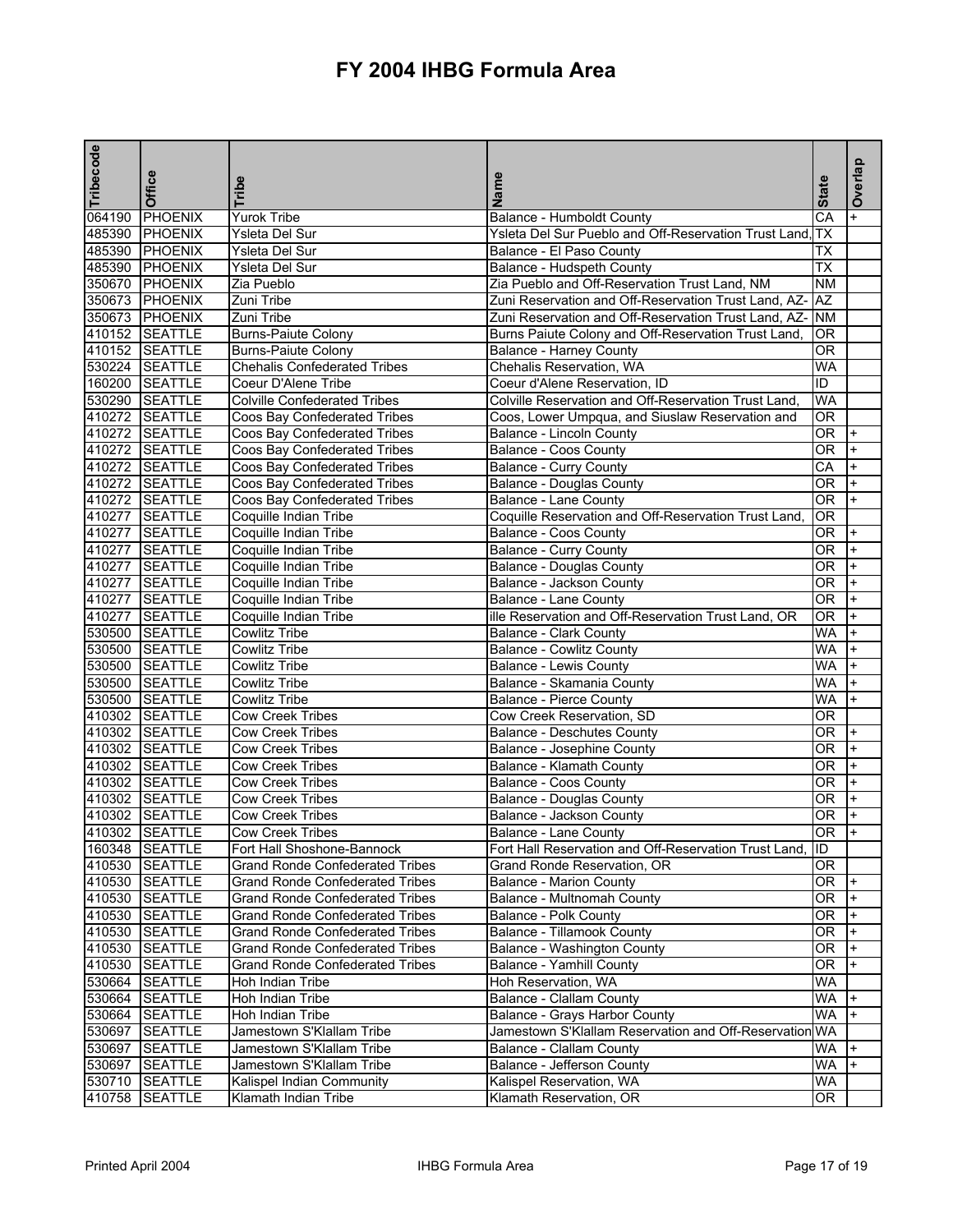| Tribecode | Office         | Tribe                             | Name                                                 | <b>State</b>    | Overlap        |
|-----------|----------------|-----------------------------------|------------------------------------------------------|-----------------|----------------|
| 410758    | <b>SEATTLE</b> | Klamath Indian Tribe              | <b>Balance - Klamath County</b>                      | 0R              |                |
| 160590    | <b>SEATTLE</b> | Kootenai Tribe                    | Kootenai Reservation, ID                             | ID              |                |
|           | 530841 SEATTLE | Lower Elwha Tribal Community      | Lower Elwha Reservation and Off-Reservation Trust    | <b>WA</b>       |                |
|           | 530841 SEATTLE | Lower Elwha Tribal Community      | Balance - Clallam County                             | <b>WA</b>       | $+$            |
|           | 530842 SEATTLE | Lummi Tribe                       | Lummi Reservation, WA                                | <b>WA</b>       |                |
|           | 530842 SEATTLE | Lummi Tribe                       | Whatcom County (part)                                | <b>WA</b>       |                |
|           | 530880 SEATTLE | <b>Makah Indian Tribe</b>         | Makah Reservation, WA                                | <b>WA</b>       |                |
|           | 531030 SEATTLE | Muckleshoot Indian Tribe          | Muckleshoot Reservation and Off-Reservation Trust    | WA              |                |
|           | 160788 SEATTLE | Nez Perce Tribe                   | Nez Perce Reservation, ID                            | ID              |                |
|           | 531070 SEATTLE | <b>Nisqually Indian Community</b> | Nisqually Reservation, WA                            | <b>WA</b>       |                |
|           | 531070 SEATTLE | <b>Nisqually Indian Community</b> | <b>Balance - Thurston County</b>                     | <b>WA</b>       | $+$            |
|           | 531070 SEATTLE | Nisqually Indian Community        | Pierce County (part)                                 | <b>WA</b>       |                |
|           | 531076 SEATTLE | Nooksack Tribe                    | Nooksack Reservation and Off-Reservation Trust       | <b>WA</b>       |                |
|           | 531076 SEATTLE | Nooksack Tribe                    | <b>Balance - Whatcom County</b>                      | <b>WA</b>       |                |
|           | 531229 SEATTLE | Port Gamble Indian Community      | Port Gamble Reservation, WA                          | <b>WA</b>       |                |
|           | 531229 SEATTLE | Port Gamble Indian Community      | Balance - Kitsap County                              | <b>WA</b>       |                |
|           | 531268 SEATTLE | Puyallup Tribe                    | Puyallup Reservation and Off-Reservation Trust Land, | WA              |                |
|           | 531268 SEATTLE | <b>Puyallup Tribe</b>             | <b>Balance - Pierce County</b>                       | <b>WA</b>       | $\ddot{}$      |
|           | 531269 SEATTLE | Quileute Tribe                    | Quileute Reservation, WA                             | WA              |                |
|           | 531270 SEATTLE | Quinault Tribe                    | Quinault Reservation, WA                             | <b>WA</b>       |                |
|           | 531270 SEATTLE | <b>Quinault Tribe</b>             | Balance - Grays Harbor County                        | <b>WA</b>       |                |
|           | 531270 SEATTLE | <b>Quinault Tribe</b>             | Balance - Jefferson County                           | <b>WA</b>       | $+$            |
|           | 531387 SEATTLE | Samish Nation                     | Samish, WA                                           | WA              |                |
|           | 531387 SEATTLE | Samish Nation                     | <b>Balance - Island County</b>                       | <b>WA</b>       |                |
|           | 531387 SEATTLE | Samish Nation                     | <b>Balance - Whatcom County</b>                      | <b>WA</b>       | $+$            |
|           | 531387 SEATTLE | Samish Nation                     | Balance - Skagit County                              | <b>WA</b>       |                |
|           | 531388 SEATTLE | Sauk-Suiattle Indian Tribe        | Sauk-Suiattle Reservation, NM                        | <b>WA</b>       |                |
|           | 531388 SEATTLE | Sauk-Suiattle Indian Tribe        | Balance - King County                                | <b>WA</b>       | $+$            |
|           | 531388 SEATTLE | Sauk-Suiattle Indian Tribe        | Balance - Snohomish County                           | <b>WA</b>       | $+$            |
|           | 531388 SEATTLE | Sauk-Suiattle Indian Tribe        | <b>Balance - Pierce County</b>                       | <b>WA</b>       | $+$            |
|           | 531418 SEATTLE | Shoalwater Bay Tribe              | Shoalwater Bay Reservation and Off-Reservation       | <b>WA</b>       |                |
|           | 531418 SEATTLE | Shoalwater Bay Tribe              | <b>Balance - Pacific County</b>                      | <b>WA</b>       |                |
|           | 411256 SEATTLE | <b>Siletz Confederated Tribes</b> | Siletz Reservation and Off-Reservation Trust Land,   | $\overline{OR}$ |                |
|           | 411256 SEATTLE | <b>Siletz Confederated Tribes</b> | Balance - Benton County                              | OR.             | $+$            |
|           | 411256 SEATTLE | <b>Siletz Confederated Tribes</b> | Balance - Clackamas County                           | OR.             | $+$            |
|           | 411256 SEATTLE | <b>Siletz Confederated Tribes</b> |                                                      | 0R              | $+$            |
|           | 411256 SEATTLE |                                   | Balance - Linn County                                | 0R              | $+$            |
|           |                | <b>Siletz Confederated Tribes</b> | <b>Balance - Marion County</b>                       |                 | $\mathbf{I}$   |
|           | 411256 SEATTLE | <b>Siletz Confederated Tribes</b> | Balance - Multnomah County                           | OR              |                |
|           | 411256 SEATTLE | <b>Siletz Confederated Tribes</b> | Balance - Polk County                                | 0R              | $\mathsf{I}^+$ |
|           | 411256 SEATTLE | <b>Siletz Confederated Tribes</b> | <b>Balance - Tillamook County</b>                    | OR              |                |
|           | 411256 SEATTLE | <b>Siletz Confederated Tribes</b> | <b>Balance - Washington County</b>                   | 0R              |                |
|           | 411256 SEATTLE | <b>Siletz Confederated Tribes</b> | Balance - Yamhill County                             | 0R              |                |
|           | 411256 SEATTLE | <b>Siletz Confederated Tribes</b> | Balance - Lane County                                | 0R              |                |
|           | 411256 SEATTLE | <b>Siletz Confederated Tribes</b> | <b>Balance - Lincoln County</b>                      | OR              |                |
|           | 531427 SEATTLE | Skokomish Indian Tribe            | Skokomish Reservation, WA                            | WA              |                |
|           | 531427 SEATTLE | Skokomish Indian Tribe            | <b>Balance - Mason County</b>                        | WA.             |                |
|           | 531440 SEATTLE | Snoqualmie                        | <b>Balance - King County</b>                         | WA              |                |
|           | 531440 SEATTLE | Snoqualmie                        | <b>Balance - Snohomish County</b>                    | WA.             | I+             |
|           | 531490 SEATTLE | Spokane Tribe                     | Spokane Reservation, WA                              | WA.             |                |
|           | 531502 SEATTLE | Squaxin Island Tribe              | Squaxin Island Reservation and Trust Lands,          | <b>WA</b>       |                |
|           | 531502 SEATTLE | Squaxin Island Tribe              | Balance - Grays Harbor County                        | WA.             |                |
|           | 531502 SEATTLE | Squaxin Island Tribe              | Balance - Mason County                               | <b>WA</b>       |                |
|           | 531502 SEATTLE | Squaxin Island Tribe              | Balance - Thurston County                            | WA              |                |
|           | 531526 SEATTLE | Stillaguamish Tribe               | Stillaguamish Reservation, WA                        | WA              |                |